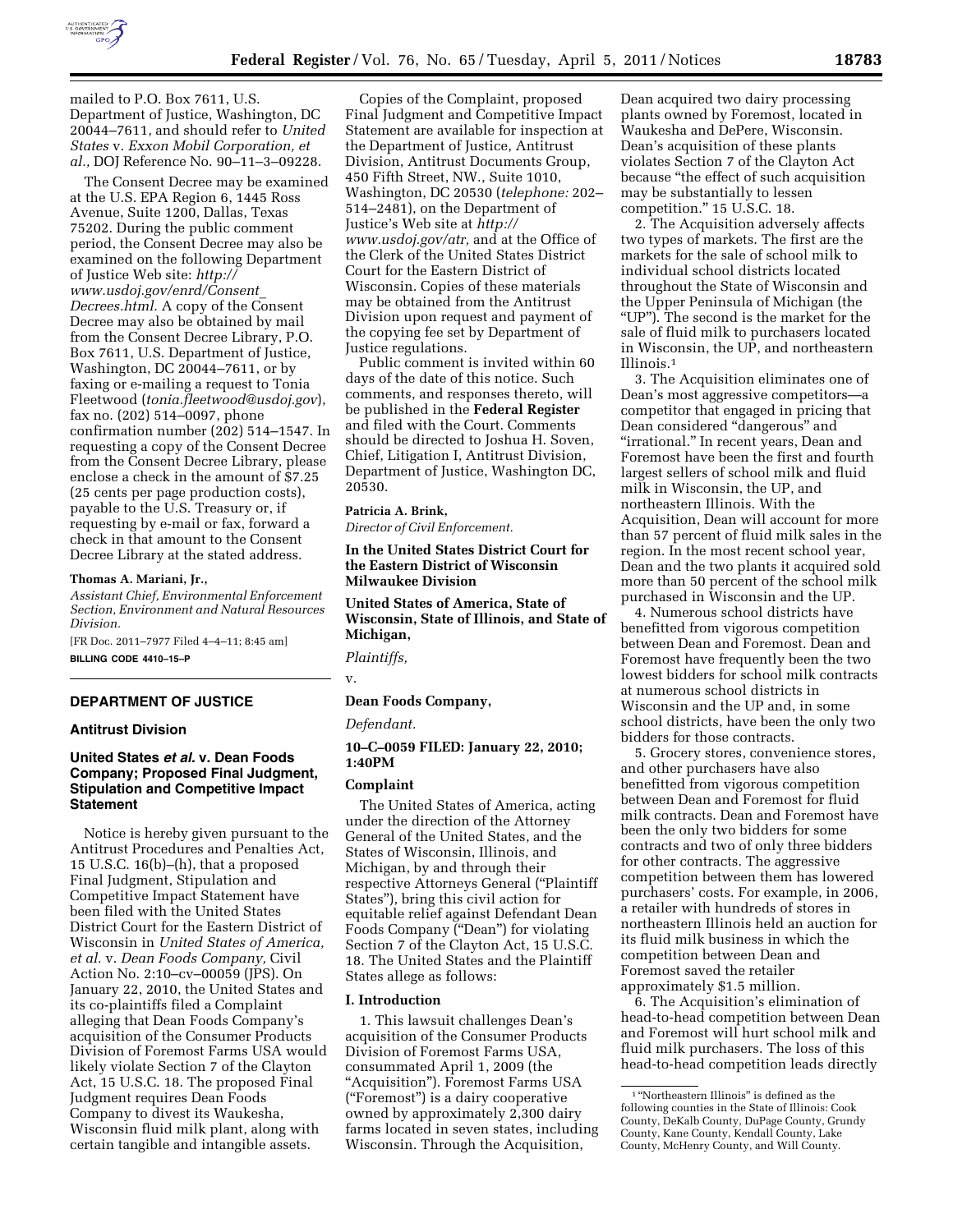to what are referred to as anticompetitive ''unilateral effects.''

7. In the fluid milk market, the Acquisition is also likely to produce coordination among the remaining competitors. This coordination gives rise to what are referred to as anticompetitive "coordinated effects." The fluid milk business in this region is already conducive to coordination among competitors. Notably, when deciding whether and how much to bid for an account, Dean and other dairy processors often consider the reactions of their competitors. Eliminating Foremost, which Dean describes as an ''irrational'' pricing competitor, will leave only a few remaining competitors, whose competitive decision-making Dean has described as ''more predictable'' and ''rational.'' Consequently, the Acquisition will make coordination easier and more durable.

8. As further described below, the Acquisition is likely to substantially lessen competition in the school milk and fluid milk markets at issue here in violation of Section 7 of the Clayton Act, 15 U.S.C. 18. Entry is unlikely to restore competition in a timely or sufficient manner. To date, Dean has not integrated Foremost's plants into its operations in light of the pendency of the United States' investigation. The United States and Plaintiff States ask this Court to declare this Acquisition unlawful and require Dean to divest the acquired assets to restore competition in the markets at issue.

#### **II. Jurisdiction & Venue**

9. The United States brings this action under Section 15 of the Clayton Act, as amended, 15 U.S.C. 4 and 25. The Plaintiff States bring this action under Section 16 of the Clayton Act, 15 U.S.C. 26. Plaintiff State of Wisconsin brings this action under its authority in Wis. Stat. § 165.065.

10. Dean and the assets it obtained through the Acquisition produce dairy products for sale in interstate commerce. Accordingly, Dean and the Acquisition assets are engaged in activities affecting interstate commerce under Section 7 of the Clayton Act. The Court has subject matter jurisdiction over this action pursuant to Section 15 of the Clayton Act, as amended, 15 U.S.C. 25, and 28 U.S.C. 1331, 1337(a) and 1345.

11. Dean is present in the State of Wisconsin, and it transacts substantial business and commerce in the State. Accordingly, Dean is subject to personal jurisdiction. Venue is also proper in this District pursuant to Section 12 of the Clayton Act, 15 U.S.C. 22, and 28 U.S.C.

1391(b)(1), (b)(2) & (c). The acquired dairy processing plant in Waukesha is located within the territory of the Milwaukee Division of this Court.

#### **III. Background**

## *A. The Milk Business in Wisconsin, the UP, and Northeastern Illinois*

12. Dairy processors purchase raw milk from dairy farms and agricultural cooperatives, pasteurize and package the milk, and distribute and sell the processed product. Fluid milk is raw milk that has been processed for human consumption. It does not include extended shelf life milk, ultra high temperature milk or aseptic milk, which are produced by different processes, generally cost significantly more than fluid milk, and have numerous significant physical differences that, compared with fluid milk, affect shelf stability and taste.

#### 1. Fluid Milk

13. Dairy processors supply fluid milk directly to retailers, distributors, broadline food service companies, and institutions such as hospitals and nursing homes. The vast majority of fluid milk is sold directly by processors to retailers. The balance of sales is made to distributors, food service companies, and institutions. Distributors and food service companies resell the milk that they purchase from processors to small retailers, restaurants, and institutions. Retailers in Wisconsin, the UP, and northeastern Illinois do not resell fluid milk to other retailers or institutions in any substantial quantity. Retail demand for fluid milk is based directly on consumer demand.

14. Milk processors charge different prices to different purchasers for the same product based on a variety of factors, including the number of competitive alternatives available to the purchaser. Large retailers typically request bids from milk processors. Distributors, institutions, and small retailers generally purchase their milk from price lists that dairy processors issue. However, these customers sometimes obtain rebates, discounts, or other forms of price relief, so that two customers covered by the same price list may pay different prices. Bid prices are based on the processor's product, transportation, and service costs, the processor's capacity utilization, and the number and strength of processors likely to offer competing bids, among other factors.

15. Distance between processors and purchasers is an important consideration in fluid milk pricing because fluid milk has a limited shelf

life and is costly to transport. These costs result in most customers purchasing fluid milk from nearby processing plants. For example, more than 90 percent of the milk sold to customers in Wisconsin and the UP traveled less than 150 miles from the plant in which it was processed.

## 2. School Milk

16. School milk is fluid milk packaged and distributed for sale to school districts, typically in half-pint containers. Dean, Foremost, and other school milk suppliers often use distributors to supply and service school districts. Dairy processors generally use one distributor per service area. While school milk contracts occasionally include other products, school milk accounts for the vast majority of the dollar value of these contracts.

17. School milk delivery is not just a matter of dropping product off at the curb. Different school districts specify their individualized service requirements in contracts with processors. For example, some school districts require multiple deliveries per week because they have limited refrigerated storage space; some require guaranteed emergency deliveries. Most school districts require the capability to deliver to all of the schools in the district. Many require early morning or other specific delivery times to avoid conflicts with the arrival of schoolchildren and buses. Other services can include milk reordering, cooler supply, cooler restocking, cooler cleaning and maintenance, carton rotation, retrieval of spoiled and damaged product, and automatic allotment of credit for retrieved product.

18. The number of processors from which a school district can successfully solicit competitive bids is often very small. Given the limited volume of milk delivered to each school, the extensive and highly individualized service requirements, and the seasonal nature of school milk demand, among other considerations, it is almost always uneconomic for a dairy processor to supply a new contract unless the processor already has significant fluid milk distribution in or near the school district's area. Dairy processors that do not already distribute fluid milk locally can rarely bid competitively. This is particularly relevant in sparsely populated areas such as northern Wisconsin and the UP.

19. Individual school districts solicit bids for school milk, although groups of school districts will occasionally solicit bids collectively. However, even school districts involved in collective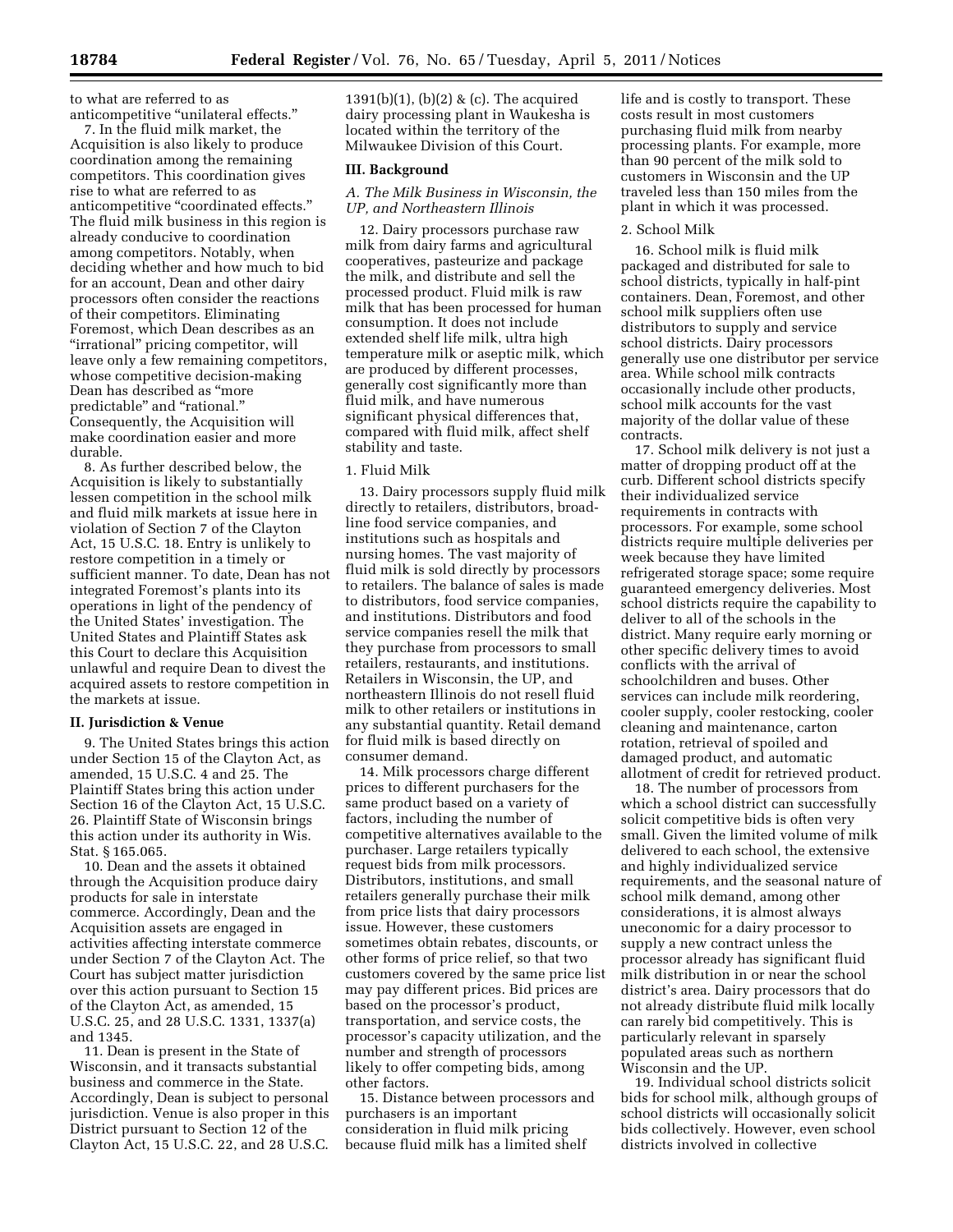solicitations typically award their contracts separately. Consequently, dairy processors tailor their bids to each school district or school district group that solicits collectively. Bid prices are based on the processor's product, transportation, and service costs, the processor's capacity utilization, and the number and competitiveness of processors likely to offer competing bids, among other factors.

#### *B. The Acquisition*

20. Dean is one of the largest food and beverage producers in this country, with revenues of \$12.5 billion in 2008. Dean's Dairy Group is the country's largest processor and distributor of milk and other dairy products. Dean is a corporation organized under Delaware state law, with its principal place of business in Dallas, Texas.

21. The Acquisition is the latest in a series of acquisitions by Dean of smaller dairy processors across the United States. Since 1996, Dean has made more than 100 acquisitions, which have added to Dean's market share and increased its size substantially.

22. Foremost is a dairy cooperative headquartered in Baraboo, Wisconsin, and formed under Wisconsin state law. Like other agricultural cooperatives, Foremost is a member-owned business association. Foremost is governed by a 21-member Board of dairy farmers. Prior to the Acquisition, Foremost processed its members' raw milk at its DePere and Waukesha plants, as well as at other facilities. The DePere and Waukesha plants were owned and operated by Foremost's Consumer Products Division. On or about April 1, 2009, Dean bought substantially all of the Consumer Products Division's assets for \$35 million. The Acquisition was not required to be reported beforehand to Federal antitrust authorities under the Federal antitrust notification statute.

## *C. Dean's Rationale for the Acquisition*

23. While Dean's fortunes have been rising, the same has not been true for Foremost. In 2006 and 2007, Foremost lost some fluid milk customers that preferred a processor with a broader geographic reach. Consequently, Foremost's Waukesha and DePere plants were operating at less than two-thirds of their fluid milk capacity, giving Foremost the most excess capacity in Wisconsin, the UP, and northeastern Illinois.

24. Excess capacity creates an incentive to bid more aggressively for fluid and school milk contracts. Because of its substantial excess capacity, Foremost was pricing aggressively to secure new business. Unlike Foremost,

Dean did not have substantial excess capacity and so did not have the same economic incentives as Foremost. As a result of Foremost's aggressive pricing, Dean faced the choice of losing business or cutting its margins. Neither approach was attractive to Dean.

25. The problem that Foremost posed was not unique. Dean saw competitors such as Foremost and other local competitors with excess capacity as posing a serious problem for Dean's profitability. Dean's Chief Executive Officer, Gregg Engles, articulated the competitive issue facing Dean in a September 2008 speech to Dean's top executives:

#### 26.

''Every one of you has an irrational local competitor story. \* \* \* Why do we have irrational local competitors? Because we have too much capacity in this industry \* \* \* these guys are losing share, \* \* \* they have less volume in their plants, \* \* \* so they default to the same game that gets played in industries that have little volume growth and too much capacity everywhere around the world. People play for share, and in this category, you play for share with price.''

27. Dean's own internal documents confirm that Dean viewed Foremost as one of those ''irrational'' local competitors because of Foremost's excess capacity, among other reasons. In 2008, as part of an effort to develop a strategic growth plan for its fluid milk business, Dean's corporate headquarters asked the group vice presidents in each region to prioritize their key competitive issues. The Vice President for the North Central region (which includes Wisconsin) identified his key concern as ''Midwest excess capacity lies with cooperatives with staying power.'' Cooperatives, such as Foremost, were competitive threats because their ''earnings expectations [are] lower than Deans," because the "co-op goal is to move Member milk,'' and because ''their plants are under utilized.''

28. The problem this created for Dean was obvious. Competition with these cooperatives was predicted to ''lower margins and condition clients [to] the benefits of shopping their business.'' Along with one other cooperative in the region, Foremost was identified as a particularly ''dangerous'' competitor because ''they need to add volume to maintain their lo[w] cost strategy.'' In other words, according to Dean, Foremost was more willing to accept lower prices for processed fluid and school milk than Dean found acceptable.

29. In 2007, the general manager at Dean's Verifine plant in Sheboygan, Wisconsin, reported to his boss that he was ''seeing alot [sic] of off the wall

pricing coming from [Foremost]'' and that he was ''worried about them coming at us again at [WalMart] not to mention the rest of the market.'' In 2009, after receiving reports of very low Foremost prices in several grocery and convenience stores in the UP, the general manager of Dean's Marquette, Michigan, plant complained to his boss that ''[t]his is the most aggressive pricing the UP has seen since probably the 60's. Our volume is off roughly 15 percent as the effects of this onslaught really kick in \* \* \* I know you're with me on this, so how can we cease/desist and regain some sanity?''

30. As part of Dean's 2008 Strategic Growth Plan, Dean proposed future acquisitions, which included problematic local processors. Ed Fugger, Dean's acquisitions chief, highlighted that fragmentation "[d]rives margin compression,'' and that a significant part of the fluid milk market ''remains highly fragmented.'' In handwritten notes he wrote in preparation for his speech to Dean's senior management, and later, Dean's Board of Directors, Fugger wrote that the ''benefit of acquisition in these m[ar]k[e]ts is *margin expansion*'' (emphasis added). In other words, by eliminating this fragmentation Dean could increase its profits.

31. The Strategic Growth Plan included ''Potential Acquisition Targets'' for each of Dean's regions. The targets for the North Central Region included Foremost, which Dean had identified as one of two ''irrational competitors'' that are ''significantly short on volume.''

32. Dean eliminated the competitive threat posed by Foremost by acquiring its two milk processing plants. Any efficiencies Dean may realize from acquiring the two plants are not likely to reverse the anticompetitive impact of eliminating a competitor responsible for the ''most aggressive pricing'' Dean had seen in 40 years. There was an alternative to this outcome. At the time Foremost accepted Dean's offer to acquire these plants, another potential buyer was pursuing Foremost's plants.

## **IV. The Competitive Harm in School Milk Markets**

#### *A. School Milk Is a Relevant Market*

33. School milk is a relevant product market and line of commerce under Section 7 of the Clayton Act. School districts have no reasonable product alternatives to school milk.

34. The United States Department of Agriculture sponsors several programs to reimburse schools for meals served to students from lower-income families. To qualify, schools must offer milk to every student, regardless of family income.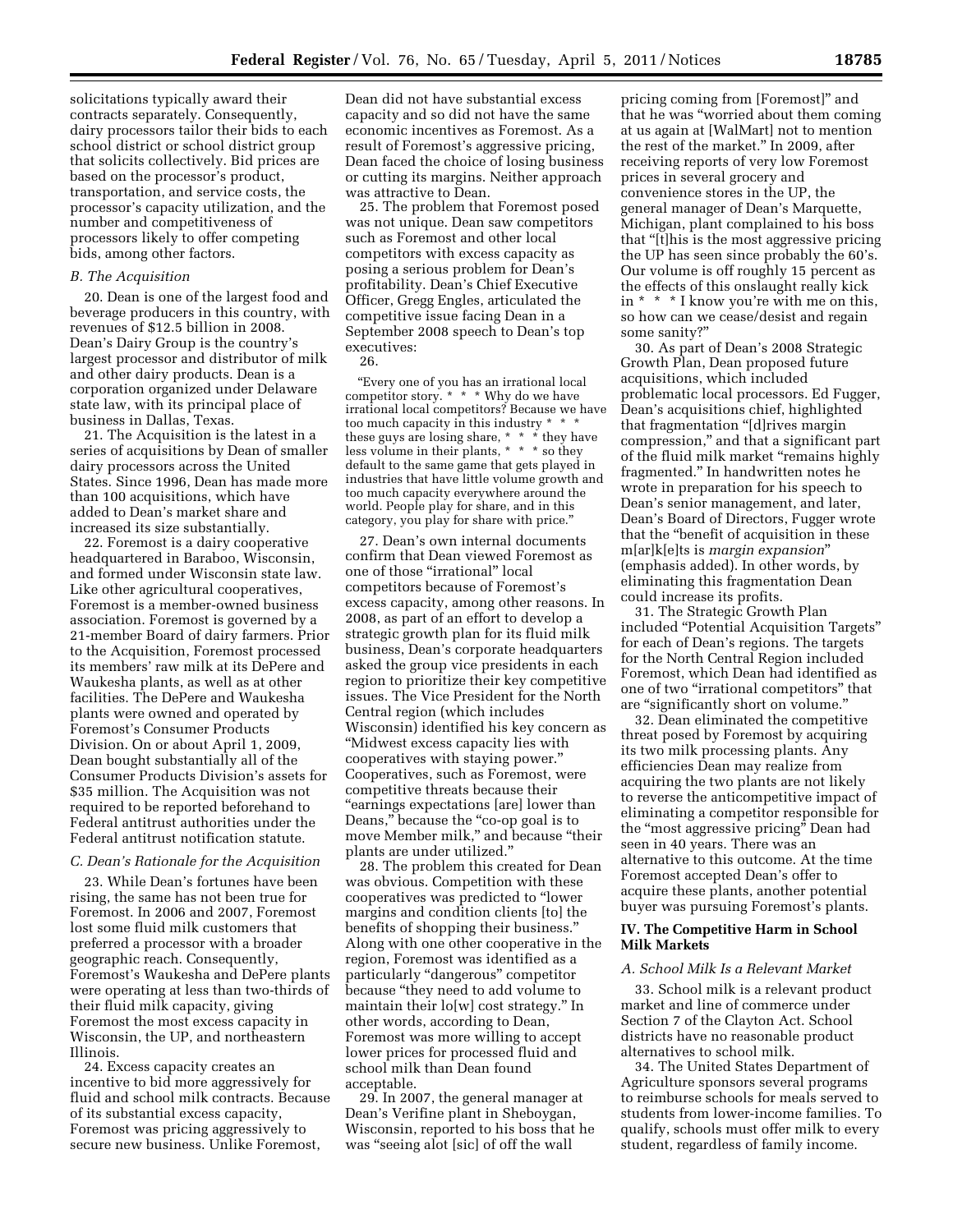Schools will not substitute other products for school milk even at substantially higher milk prices because they would lose their Federal meal reimbursement.

## *B. The Relevant Geographic Markets*

35. Each school district in Wisconsin and the UP constitutes a relevant geographic market or section of the country within the meaning of Section 7 of the Clayton Act. As alleged in paragraph 19, individual school districts solicit school milk contract bids from processors. In response, processors engage in "price discrimination," *i.e.*, charging different prices to different customers. Processors develop individualized bids based on both cost and non-cost factors (*see e.g.,* paragraph 14). School districts are unlikely to engage in arbitrage, *i.e.,* reselling among customers, to offset the processors' ability to engage in price discrimination among school districts. Therefore, a hypothetical monopolist supplying school milk to any particular district would impose (at least) a small but significant non-transitory price increase (*e.g.,* five percent).

## *C. The Acquisition Will Result in Anticompetitive Unilateral Effects*

36. School districts in Wisconsin and the UP have only a few choices for school milk suppliers. There are numerous school districts, particularly in northeastern Wisconsin and the western UP, for which the Acquisition merged the two processors that were best situated to serve the district. In many cases, the Acquisition created a "merger to monopoly," leaving Dean as the only likely bidder. These school districts include those where Dean and Foremost were the only two dairy processors to bid in recent years. The elimination of head-to-head competition between Dean and Foremost will likely substantially lessen competition in these school milk markets and enable Dean to raise prices and/or reduce services.

37. In addition, in a separate set of school districts, either Dean or Foremost was the only bidder and the other processor was the next-lowest-cost supplier because of factors such as distance from the processing plant or the presence of an established distribution network. It is likely that prices will rise and/or services will be reduced in these school milk markets, regardless of whether both Dean and Foremost submitted formal bids before the Acquisition. There is also a substantial number of school districts in Wisconsin and the UP for which Dean and Foremost were two of only three

recent or likely future bidders. For these school districts, the Acquisition represents a ''merger to duopoly.''

38. In addition, Foremost was an especially aggressive bidder. This forced its rivals to keep their bid prices as low as possible or risk losing substantial amounts of school milk business.

## **V. The Competitive Harm in the Fluid Milk Market**

#### *A. Fluid Milk Is a Relevant Product Market*

39. Fluid milk is a relevant product market and line of commerce under Section 7 of the Clayton Act. Fluid milk is a product with special nutritional characteristics and has no practical substitutes.

40. Consumer demand for fluid milk is relatively inelastic, *i.e.,* fluid milk consumption does not decrease significantly in response to a price increase. Demand by retailers, distributors, and other purchasers of fluid milk is also inelastic because it is based on consumer demand. As a result, a hypothetical monopolist over fluid milk would profitably impose at least a small but significant and non-transitory price increase (*e.g.,* five percent).

## *B. The Relevant Geographic Market*

41. Fluid milk processors are able to charge different prices to buyers in different areas, *i.e.,* they can price discriminate. In the presence of price discrimination, relevant geographic markets may be defined by reference to the location of buyers. In particular, a relevant geographic market for fluid milk refers to a region within which purchasers can be targeted for a price increase. A portion of the fluid milk supplied to the relevant geographic market comes from plants located outside of Wisconsin, the UP, and northeastern Illinois.

42. Wisconsin, the UP, and northeastern Illinois constitute a relevant geographic market and section of the country under Section 7 of the Clayton Act. As discussed in paragraph 15, most customers purchase fluid milk from suppliers with processing plants located near them because of the costs associated with transportation and shelf life. Prior to the Acquisition, Foremost sold virtually all of its fluid milk to purchasers located in the relevant geographic market. Dean competed to supply fluid milk to purchasers throughout this same area.

#### *C. Market Concentration*

43. The Acquisition will result in a substantial increase in the concentration of processors that compete to supply

fluid milk to purchasers located in the relevant geographic market. Some of these processors are located outside of Wisconsin, the UP, and northeastern Illinois. Prior to the Acquisition, Dean had the largest share of sales to purchasers within the relevant geographic market. Dean accounted for 44.6 percent of fluid milk sales; Foremost accounted for another 12.6 percent. As a result of the Acquisition, Dean now has more than 57 percent of all fluid milk sales in the relevant geographic market. There are only two other competitors with more than five percent of fluid milk sales in the relevant geographic market, Kemps LLC (a subsidiary of Hood LLC) (''Kemps'') and Prairie Farms Dairy, Inc., which have 17 and 15 percent, respectively. Moreover, Dean's post-Acquisition shares are even higher in certain areas within the relevant geographic market: over 85 percent in the UP and over 60 percent in Green Bay, Wisconsin, and in northeastern Illinois (including Chicago).

44. As articulated in the *Horizontal Merger Guidelines* issued by the Department of Justice and the Federal Trade Commission, the Herfindahl-Hirschman Index ("HHI") is a measure of market concentration.2 The Acquisition increases the HHI by 1,127 points to 3,830, indicating a substantial increase in concentration. The change in the HHI is even more pronounced in certain areas within the relevant geographic area. For example, in the UP, the HHI increased by 2,814 points to 7,510, and in Green Bay, the HHI increased by 1,728 to 4,777.

## *D. The Acquisition Will Result in Competitive Harm*

45. The Acquisition will likely substantially lessen competition among fluid milk producers in the relevant geographic market, resulting in higher fluid milk prices to purchasers than would exist in the absence of the Acquisition. The Acquisition will eliminate head-to-head competition that has benefitted and would otherwise continue to benefit purchasers and final

<sup>2</sup>*See* U.S. Dep't of Justice, Horizontal Merger Guidelines § 1.51 (1997), *available at [http://](http://www.justice.gov/atr/public/guidelines/horiz_book/hmg1.html)  [www.justice.gov/atr/public/guidelines/horiz](http://www.justice.gov/atr/public/guidelines/horiz_book/hmg1.html)*\_*book/ [hmg1.html.](http://www.justice.gov/atr/public/guidelines/horiz_book/hmg1.html)* The HHI is calculated by squaring the market share of each firm competing in the market and then summing the resulting numbers. For example, for a market consisting of four firms with shares of 30, 30, 20, and 20 percent, the HHI is 2,600  $(30^2 + 30^2 + 20^2 + 20^2 = 2,600)$ . It approaches zero when a market is occupied by a large number of firms of relatively equal size and reaches a maximum of 10,000 points when a market is controlled by a single firm. The HHI increases both as the number of firms in the market decreases and as the disparity in size between those firms increases.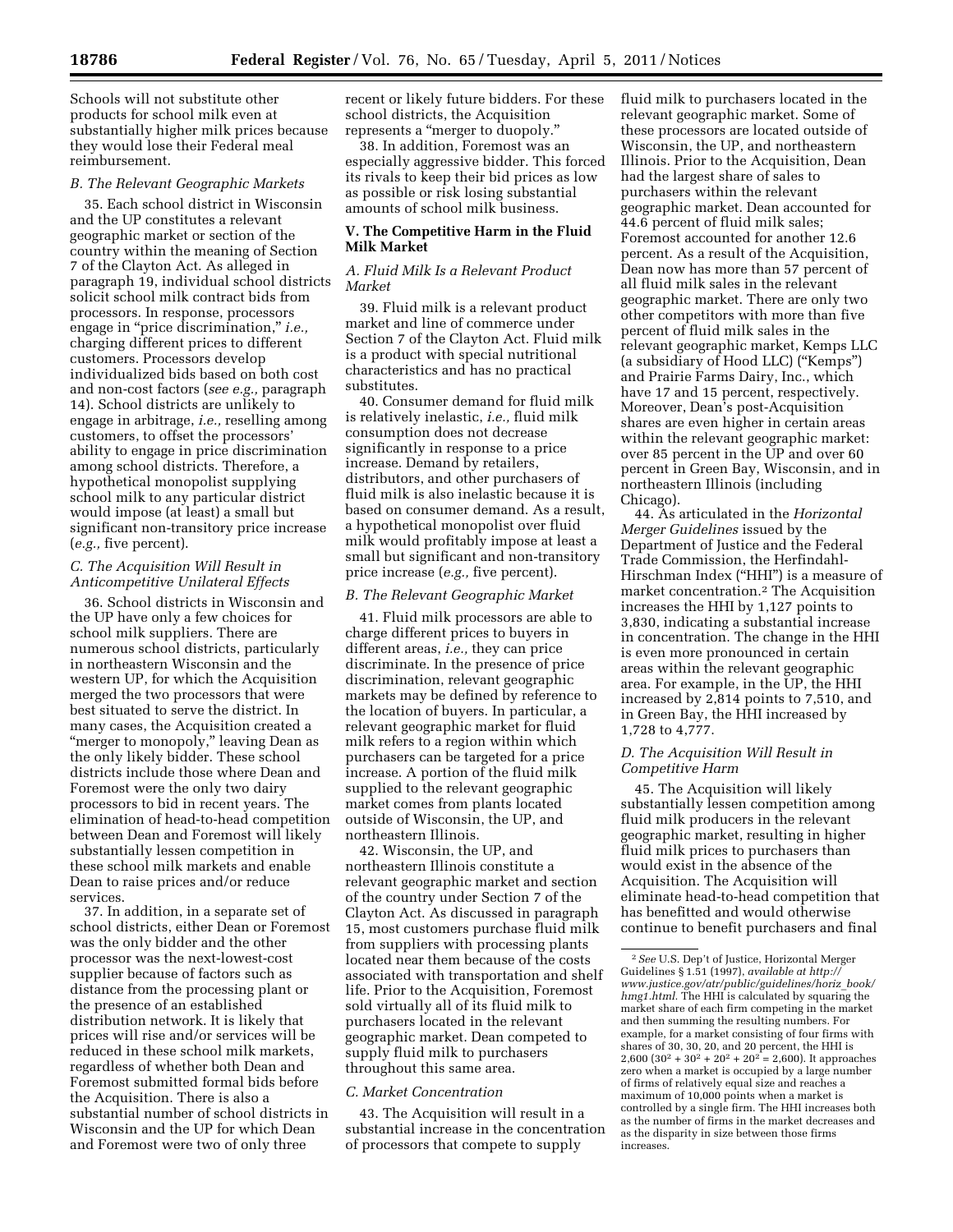consumers. The Acquisition will also result in easier and more durable coordinated interaction among Dean and its few remaining competitors.

1. The Anticompetitive Effects From the Loss of Head-to-Head Competition

46. Dean and Foremost often competed head-to-head to win fluid milk contracts because they were the nearest fluid milk processors to many of the purchasers in the relevant geographic market. As discussed in paragraph 15, proximity to the purchaser is an important factor in a processor's competitiveness. Prior to the Acquisition, Foremost competed with Dean throughout the relevant geographic market. The head-to-head competition between Dean and Foremost was most pronounced and pervasive in the UP and northeast and southeast Wisconsin, where the Dean and Foremost plants were the two closest plants to many fluid milk purchasers.

47. As discussed in paragraph 23, Foremost had substantial excess capacity, and as a result, was pricing aggressively to secure new business. The presence of Foremost as an aggressive pricing competitor to Dean and a constraining force on Dean's pricing is reflected in the internal Dean documents discussed in paragraphs 25 to 29. The elimination of this head-tohead competition likely will produce higher prices and/or reduced services for many purchasers in the relevant geographic market. These effects will vary among purchasers because, as discussed previously, different purchasers have different competitive options. Thus, the prices paid and services received will continue to differ among purchasers after the Acquisition, but for many purchasers the prices they pay and/or the services they receive will be adversely affected by the Acquisition.

## 2. The Acquisition Will Facilitate Anticompetitive Coordination

48. By eliminating Foremost, a significant, disruptive, and aggressive competitor, the Acquisition also will likely substantially lessen competition among the remaining competitors selling fluid milk in the relevant geographic market by facilitating coordination among them. Dean and its few remaining competitors will be more likely to decline to bid aggressively for one another's established customers out of concern for retaliation, thereby allocating customers among one another based on a mutual recognition of what supplier serves what customers. This form of coordination is easier when there are fewer competitors and they

can identify one another's customers. With the elimination of Foremost, purchasers in many areas of the relevant geographic market will have only two or three significant suppliers of fluid milk. For example, in Wisconsin, Dean and Kemps, its next-largest competitor, now account for more than 80 percent of sales.

49. Even before the Acquisition, Dean and other dairy processors besides Foremost were at times content not to attack one another's large accounts. In a recent bidding event, Dean refused to bid aggressively for a major supermarket chain that was Kemps's largest account, despite the purchaser's complaint to Dean that Dean's bid was too high. A Dean executive testified that stealing the account from Kemps would have put a Kemps plant ''out of business or to its knees'' and that ''we're not going to do that right now. You pick your fights.'' In contrast, Foremost was not content to pick its fights. When Foremost was bidding for the same large supermarket chain, it submitted a competitive bid, even though Foremost realized that the ''cost'' of winning that business could be high, due to the potential for retaliation. The general manager of Foremost's Morning Glory plant estimated that retaliation at five of his larger accounts could cost almost \$500,000 per year.

50. Whereas Foremost was routinely labeled as an ''irrational'' competitor by Dean executives, the Group Vice President for Dean's North Central region labeled two other processors ''good competitors'' in his 2008 strategic growth planning document. By ''good competitor,'' Dean's Vice President admitted he meant that, unlike Foremost, these competitors were ''more predictable'' in terms of ''where they're going to poke you in the eye and where they're not, whereas the other \* \* \* fellows [are] poking all the time.'' With this Acquisition, only the so-called ''good competitors'' will remain.

51. In at least one instance, Dean successfully sent price signals to its competitors. In 2008, Dean announced an upcoming fuel surcharge price increase, and one of its competitors followed suit. In reporting this to his boss, the Group Vice President for the region in which this occurred wrote, ''[our competitor] followed us this week with a similar increase. The strategy paid off.'' His boss then declared that it is a good practice ''to signal your intentions early and often.'' The Vice President for the North Central region, which includes Wisconsin, then instructed his staff to ''get out early for July and signal the marketplace.''

52. By reducing the number of competitors serving the relevant

geographic market and eliminating an aggressive competitor with large amounts of excess capacity, the Acquisition makes coordination easier and more durable.

#### **VI. Entry Is Unlikely**

53. Entry is unlikely to be sufficient or timely enough to offset the anticompetitive effects of the Acquisition. Firms currently serving the fluid milk and school milk markets in Wisconsin, the UP, and northeastern Illinois are unlikely to expand their service area or presence sufficiently to substantially mitigate the loss of Foremost's head-to-head competition with Dean in the fluid milk and school milk markets, or to disrupt coordinated interaction by Dean and its remaining competitors in the fluid milk market. Firms not currently serving these markets are unlikely to enter in the foreseeable future.

#### **VII. Violations Alleged**

54. The United States and the Plaintiff States hereby incorporate the allegations of paragraphs 1 through 52 above.

#### *A. Count 1*

55. The Acquisition likely will substantially lessen competition in interstate trade and commerce, in violation of Section 7 of the Clayton Act, 15 U.S.C. 18, in that:

a. Actual and potential competition between Foremost and Dean in the State of Wisconsin and the UP in the sale of school milk will be eliminated; and

b. competition in the State of Wisconsin and the UP in the sale of school milk will be substantially lessened.

#### *B. Count 2*

56. The Acquisition likely will substantially lessen competition in interstate trade and commerce, in violation of Section 7 of the Clayton Act, 15 U.S.C. 18, in that:

a. Actual and potential competition between Foremost and Dean in the State of Wisconsin, the UP, and northeastern Illinois in the sale of fluid milk will be eliminated; and

b. competition in the State of Wisconsin, the UP, and northeastern Illinois in the sale of fluid milk will be substantially lessened.

## **VIII. Relief Requested**

57. The United States and the Plaintiff States request that this Honorable Court:

a. Adjudge and decree that the Acquisition violates Section 7 of the Clayton Act, 15 U.S.C. 18;

b. compel Dean to divest all of the assets and interests it acquired as part of the Acquisition;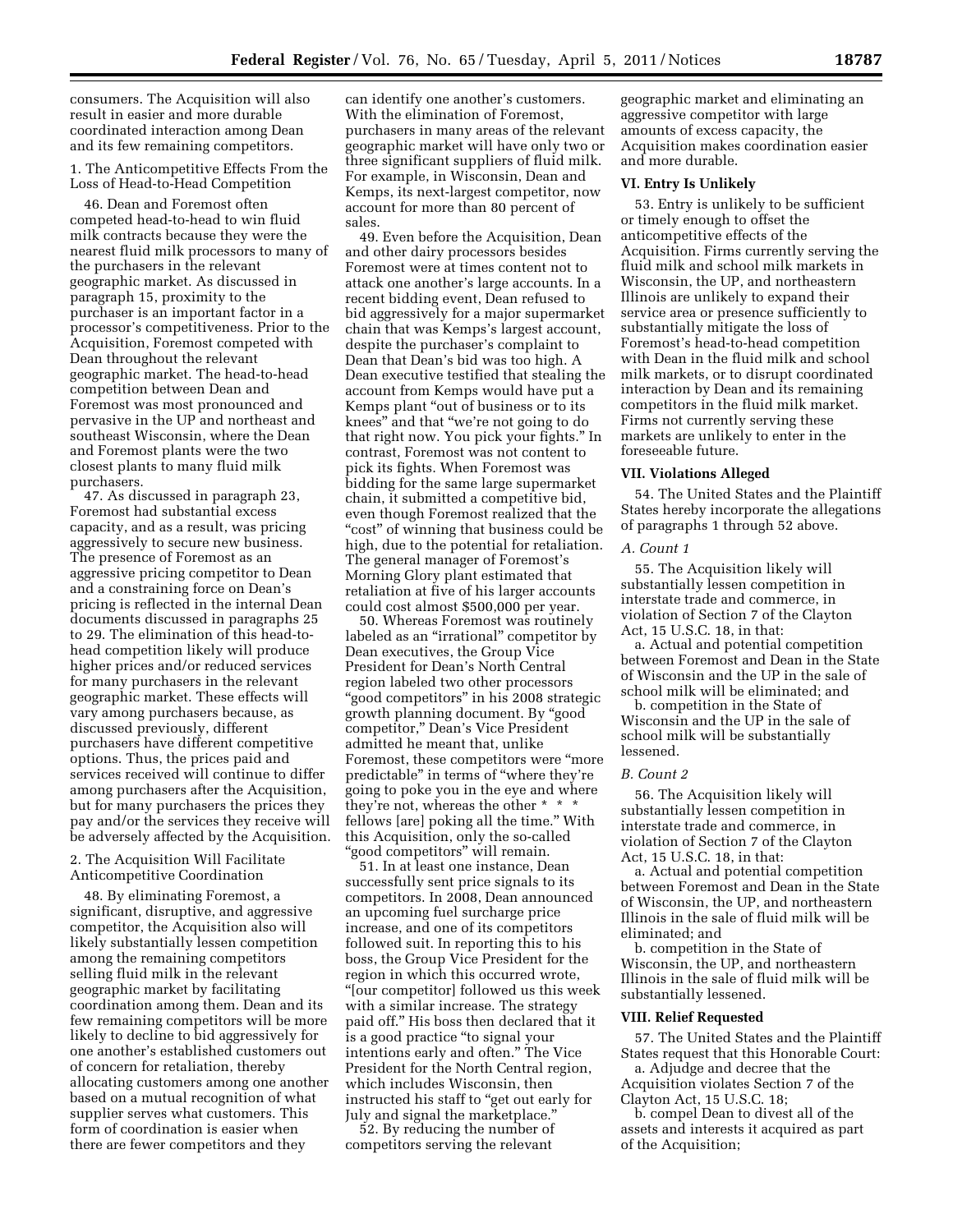c. permanently enjoin Dean from further ownership and operation of the assets acquired as part of the Acquisition;

d. compel Dean, including any of its subsidiaries, joint ventures, successors or assigns, and all persons acting on behalf of any of the foregoing, to provide the United States (and any Plaintiff State(s) if commerce in that state(s) is potentially affected) with notification at least 30 calendar days prior to any acquisition, in whole or in part, of any school milk or fluid milk processing operation, notwithstanding the consideration Dean intends to pay for such acquisition; and

e. award to each plaintiff its costs for this action and such other and further relief as may be appropriate and as the Court may deem just and proper.

Dated: January 22, 2010.

Respectfully submitted,

## **FOR PLAINTIFF UNITED STATES OF AMERICA**

/s/ lllllllllllllllllll Christine A. Varney, *Assistant Attorney General, Antitrust Division.* 

/s/<br>William F. Cavanaugh, *Deputy Assistant Attorney General, Antitrust Division.* 

/s/ lllllllllllllllllll Joshua H. Soven, *Chief,*  Joseph M. Miller, *Assistant Chief,* 

*Litigation I Section, Antitrust Division.*  /s/<br>Patricia A. Brink,

*Deputy Director of Operations, Antitrust Division.* 

/s/<br>Karl D. Knutsen, **llerikling (b. 1919)** Ryan M. Kantor, Jon B. Jacobs. Scott I. Fitzgerald, Adam Gitlin, Mitchell H. Glende, Tiffany C. Joseph, Barry J. Joyce, David C. Kelly, Richard S. Martin, Richard D. Mosier, Peter J. Mucchetti, Julie A. Tenney, Paul J. Torzilli, *Trial Attorneys, U.S. Department of Justice, Antitrust Division, Litigation I Section, 450 5th Street, Suite 4100, Washington, DC 20530.* 

Dated: January 21, 2010. Respectfully submitted,

#### **FOR PLAINTIFF UNITED STATES OF AMERICA**

James L. Santelle, *United States Attorney.*  By: /s/<br>Matthew V. Richmond,

*Chief, Civil Division, United States Attorney's Office, Eastern District of Wisconsin, 517 East Wisconsin Ave., Room 530, Milwaukee, Wisconsin 53202, (414) 297–1747 (direct), (414) 297–1700 (office), (414) 297–4394 (fax), Matthew.Richmond@usdoj.gov.* 

Dated: January 22, 2010. Respectfully submitted,

#### **FOR PLAINTIFF STATE OF WISCONSIN**

J.B. Van Hollen, *Attorney General.* 

By:

/s/<br>Steven P. Means, Bar Number: 1011355, *Attorney for Plaintiff State of Wisconsin, Wisconsin Department of Justice, 17 West Main Street, Madison, WI 53703, Telephone: (608) 266–3860, Fax: (608) 266–1656, E-mail: [meanssp@doj.state.wi.us](mailto:meanssp@doj.state.wi.us)*.

By:

/s/<br>Gwendolyn J. Cooley, Bar Number: 1053856 *Attorney for Plaintiff State of Wisconsin, Wisconsin Department of Justice, 17 West Main Street, Madison, WI 53703, Telephone: (608) 261–5810, Fax: (608) 267–2778, E-mail: [cooleygj@doj.state.wi.us](mailto:cooleygj@doj.state.wi.us)*.

Dated: January 22, 2010.

Respectfully submitted,

## **FOR PLAINTIFF STATE OF ILLINOIS**

Lisa Madigan, *Attorney General*  By:

/s/<br>Robert W. Pratt, *Chief, Antitrust Bureau, Office of the Attorney General, State of Illinois 100 West Randolph Street, Chicago, Illinois 60601, (312) 814–3722.* 

Dated: January 22, 2010. Respectfully submitted,

#### **FOR PLAINTIFF STATE OF MICHIGAN**

Michael A. Cox, *Attorney General.*  By:

#### $\frac{1}{\ln L}$   $\frac{1}{\ln 2}$   $\frac{1}{\ln 2}$   $\frac{1}{\ln 2}$   $\frac{1}{\ln 2}$   $\frac{1}{\ln 2}$   $\frac{1}{\ln 2}$   $\frac{1}{\ln 2}$   $\frac{1}{\ln 2}$   $\frac{1}{\ln 2}$   $\frac{1}{\ln 2}$   $\frac{1}{\ln 2}$   $\frac{1}{\ln 2}$   $\frac{1}{\ln 2}$   $\frac{1}{\ln 2}$   $\frac{1}{\ln 2}$   $\frac{1}{\ln 2}$  D.J. Pascoe,

*Assistant Attorney General, Corporate Oversight Division, Attorney for the State of Michigan, G. Mennen Williams Building, 6th Floor, 525 W. Ottawa Street, Lansing, Michigan 48933, Telephone: (517) 373–1160.* 

*United States District Court for the Eastern District of Wisconsin Milwaukee Division* 

*United States of America, State of Wisconsin, State of Illinois, and State of Michigan,* Plaintiffs,

v. *Dean Foods Company,* Defendant.

**Civil Action No. 2:10–cv–00059 (JPS)** 

#### **Competitive Impact Statement**

Plaintiff United States of America (''United States''), pursuant to Section 2(b) of the Antitrust Procedures and Penalties Act ("APPA" or "Tunney Act"), 15 U.S.C. 16(b)–(h), files this

Competitive Impact Statement relating to the proposed Final Judgment submitted for entry in this civil antitrust proceeding.

## **I. Nature and Purpose of the Proceeding**

The United States filed a civil antitrust Complaint under Section 15 of the Clayton Act, 15 U.S.C. 25, on January 22, 2010, alleging that the acquisition by Dean Foods Company (''Dean'') of two fluid milk processing plants in Wisconsin from Foremost Farms USA (''Foremost'') violated Section 7 of the Clayton Act (''Section 7''), 15 U.S.C. 18. The Complaint alleges that Dean's acquisition of the Foremost plants (the ''Acquisition'') likely would substantially lessen competition in two types of markets: (1) The sale of fluid milk to customers (*e.g.,* retailers and distributors) located in Wisconsin, northeastern Illinois;<sup>1</sup> and the Upper Peninsula of Michigan (the "UP"); and (2) the sale of school milk to school districts located throughout Wisconsin and the UP. On March 29, 2011, the United States filed a proposed Final Judgment designed to remedy the competitive harm caused by the Acquisition. Under the proposed Final Judgment, which is explained more fully below, Dean is required to divest the Waukesha milk processing plant and related assets.

The United States and Dean have stipulated that the proposed Final Judgment may be entered after compliance with the APPA. Entry of the proposed Final Judgment would terminate this action, except that the Court would retain jurisdiction to construe, modify, or enforce the provisions of the proposed Final Judgment and to punish violations thereof.

## **II. Events Giving Rise to the Alleged Violation**

#### *A. Defendant and the Acquisition*

Dean is one of the largest food and beverage producers in this country, with revenues of approximately \$12 billion in 2010. Dean's Dairy Group is the country's largest processor and distributor of milk and other dairy products. Dean is a corporation organized under Delaware state law, with its principal place of business in Dallas, Texas.

Foremost is a dairy cooperative headquartered in Baraboo, Wisconsin, and formed under Wisconsin state law.

 $^{\rm 1\,\textcolor{black}{\bm{\text{a}}} }$  'Northeastern Illinois'' is defined as the following counties in the State of Illinois: Cook County, DeKalb County, DuPage County, Grundy County, Kane County, Kendall County, Lake County, McHenry County, and Will County.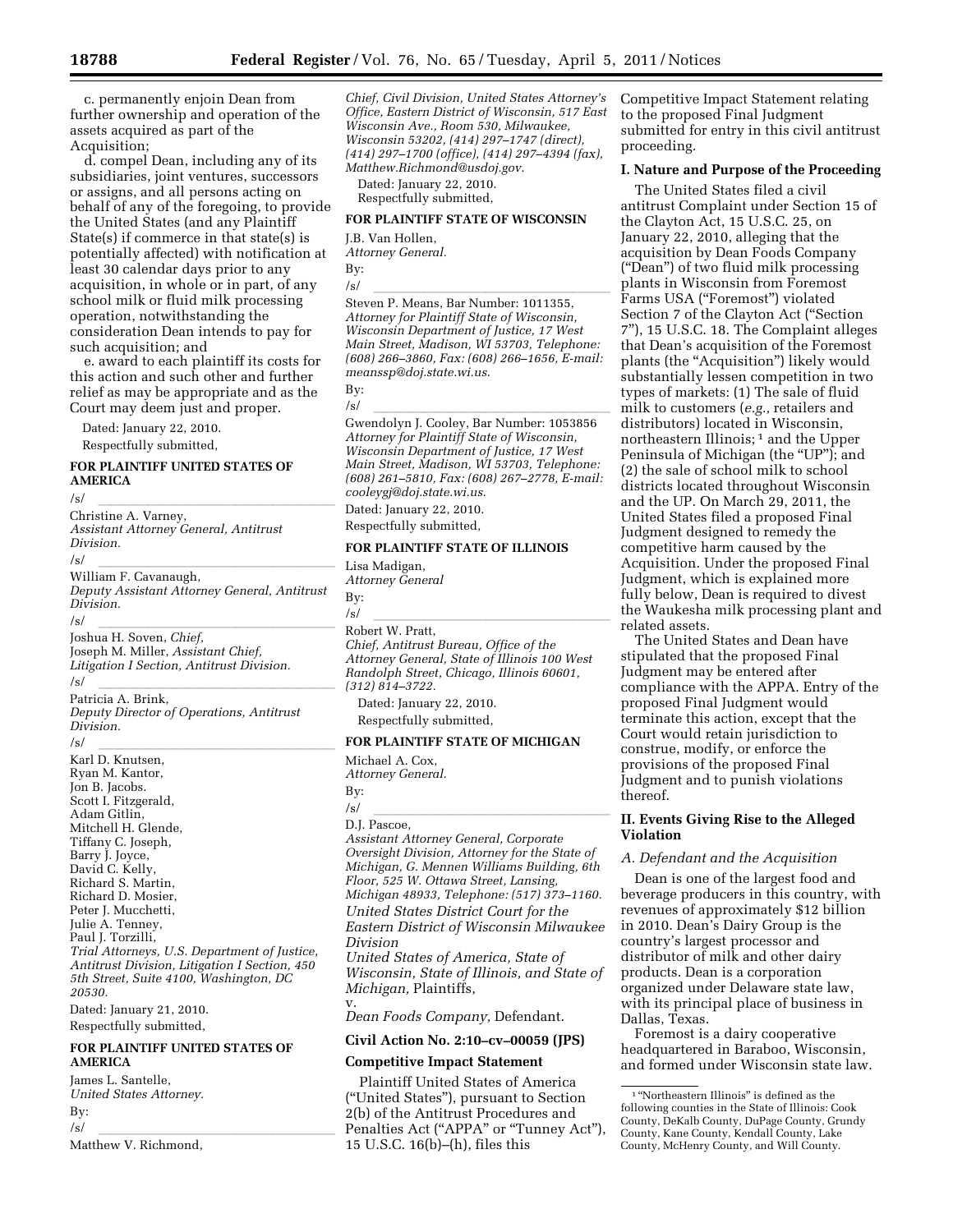Like other agricultural cooperatives, Foremost is a member-owned business association. Prior to Dean's acquisition of the Foremost plants, Foremost processed its members' raw milk at its De Pere and Waukesha plants, as well as at other facilities. On April 1, 2009, Dean acquired the De Pere and Waukesha plants, along with related assets, from Foremost for \$35 million. This Acquisition was not required to be reported to Federal antitrust authorities under the Hart–Scott–Rodino Antitrust Improvements Act of 1976, as amended, 15 U.S.C. 18a (the "HSR Act").

*B. Competitive Effects of the Acquisition* 

1. Fluid Milk

a. Fluid Milk Is a Relevant Product Market

The Complaint alleges that fluid milk is a relevant product market. Fluid milk is a product with special nutritional characteristics and has no practical substitutes. Consumer demand for fluid milk is relatively inelastic, *i.e.,* fluid milk consumption does not decrease significantly in response to a price increase. Demand by retailers, distributors, and other customers of fluid milk is also inelastic because it is based on consumer demand.

b. Wisconsin, Northeastern Illinois, and the Upper Peninsula of Michigan Constitute a Relevant Geographic Market

The Complaint alleges that Wisconsin, northeastern Illinois, and the UP constitute a relevant geographic market for the sale of fluid milk. The Plaintiffs defined this geographic market with respect to the locations of the customers (*e.g.,* grocery stores), rather than the location of the competitors (*i.e.,*  fluid milk processing plants) because, as the Complaint alleges, fluid milk processors can price discriminate, in other words, they can charge different fluid milk prices (net of transportation cost) to customers in different areas. This price discrimination is possible because processors individually negotiate prices with many customers, deliver the fluid milk to their customers' locations, and customers cannot eliminate price disparities through arbitrage, due in part to high transportation costs.2

The price discrimination analysis underlying the geographic market definition set forth in the Complaint is thus consistent with the 2010 Horizontal Merger Guidelines, which

explain that "[f]or price discrimination to be feasible, two conditions typically must be met: differential pricing and limited arbitrage.'' U.S. Dept. of Justice & FTC, Horizontal Merger Guidelines § 3 (2010). More specifically, when suppliers can profitably charge different prices (net of costs) to different customers in different locations, competition does not occur at the point of production but *at the customers' locations.* Consequently, the relevant analysis focuses on how much a hypothetical monopolist would want to raise price at various points of consumption, and the relevant geographic market is defined around the location of those customers vulnerable to a price increase.3 If a hypothetical monopolist can identify and price differently to buyers in certain areas (''targeted buyers''), and if arbitrage is unlikely, then a hypothetical monopolist would profitably impose a discriminatory price increase on buyers in that area.

Applying this analysis, the evidence in this case satisfies the conditions necessary to show price discrimination. The evidence shows that fluid milk processors negotiate prices for delivery of fluid milk to individual customers in Wisconsin, northeastern Illinois, and the UP and that prices vary among the customers. The evidence also shows that customers cannot arbitrage because of significant loading and shipping costs incurred in reselling. Moreover, the customers lack the coolers necessary to act as arbitrageurs on a significant scale and could not arbitrage fluid milk labeled with their own trademarks to other customers. Thus, fluid milk customers in Wisconsin, northeastern Illinois and the UP are vulnerable to anticompetitive effects flowing from Dean's acquisition of the Foremost plants. As the Complaint alleges, prior to the Acquisition, Foremost sold virtually all of its fluid milk to customers located in these locations, and Dean competed to supply fluid milk to customers throughout this same area. Fluid milk customers located in Wisconsin, northeastern Illinois, and the UP would not defeat a price increase by a hypothetical monopolist of fluid milk by substituting to other products or by taking advantage of arbitrage.

3*See* U.S. Dept. of Justice & FTC, Horizontal Merger Guidelines § 4.2.2 (2010).

c. The Acquisition Will Likely Substantially Lessen Competition in the Sale of Fluid Milk to Customers Located in Wisconsin, Northeastern Illinois, and the Upper Peninsula of Michigan

The Complaint alleges that the Acquisition will likely substantially lessen competition in the sale of fluid milk in the relevant geographic market. Indicative of this are the effects of the Acquisition on market shares. In a geographic market defined on the basis of price discrimination, the participants in the relevant market are firms that currently supply customers in the market and firms that could economically begin doing so in the event of a small price increase. Market shares typically are assigned to these firms on the basis of their current (or projected) sales to customers within the geographic market, without regard to the location of the processing plant from which the product is supplied.<sup>4</sup>

Based on current sales, as a result of the Acquisition, Dean increased its share of fluid milk sold to customers in the relevant geographic market from approximately 45 percent to more than 57 percent. There are only two other competitors with more than five percent of fluid milk sales in the relevant geographic market—Kemps LLC (a subsidiary of Hood LLC) accounts for approximately 17 percent of sales and Prairie Farms Dairy, Inc. accounts for approximately 15 percent of sales. The Acquisition will eliminate head-to-head competition that has benefitted, and would otherwise continue to benefit, customers and final consumers. The Acquisition will also likely facilitate easier and more durable coordinated interaction among Dean and its few remaining competitors.

Dean and Foremost often competed head-to-head to serve fluid milk customers. Prior to the Acquisition, Foremost competed with Dean throughout the relevant geographic market. Foremost had substantial excess capacity, and as a result, competed aggressively to secure new business. The presence of Foremost as an aggressive pricing competitor to Dean served as a constraining force on Dean's pricing. The elimination of this head-tohead competition likely will produce higher prices for many customers of fluid milk in the relevant geographic market. By eliminating Foremost, a significant, disruptive, and aggressive competitor, the Acquisition also will likely substantially lessen competition among the remaining competitors selling fluid milk in the relevant

<sup>2</sup>Arbitrage occurs when purchasers protect themselves by buying the same product from favored purchasers in other areas.

<sup>4</sup>U.S. Dept. of Justice & FTC, Horizontal Merger Guidelines §§ 5.1, 5.2.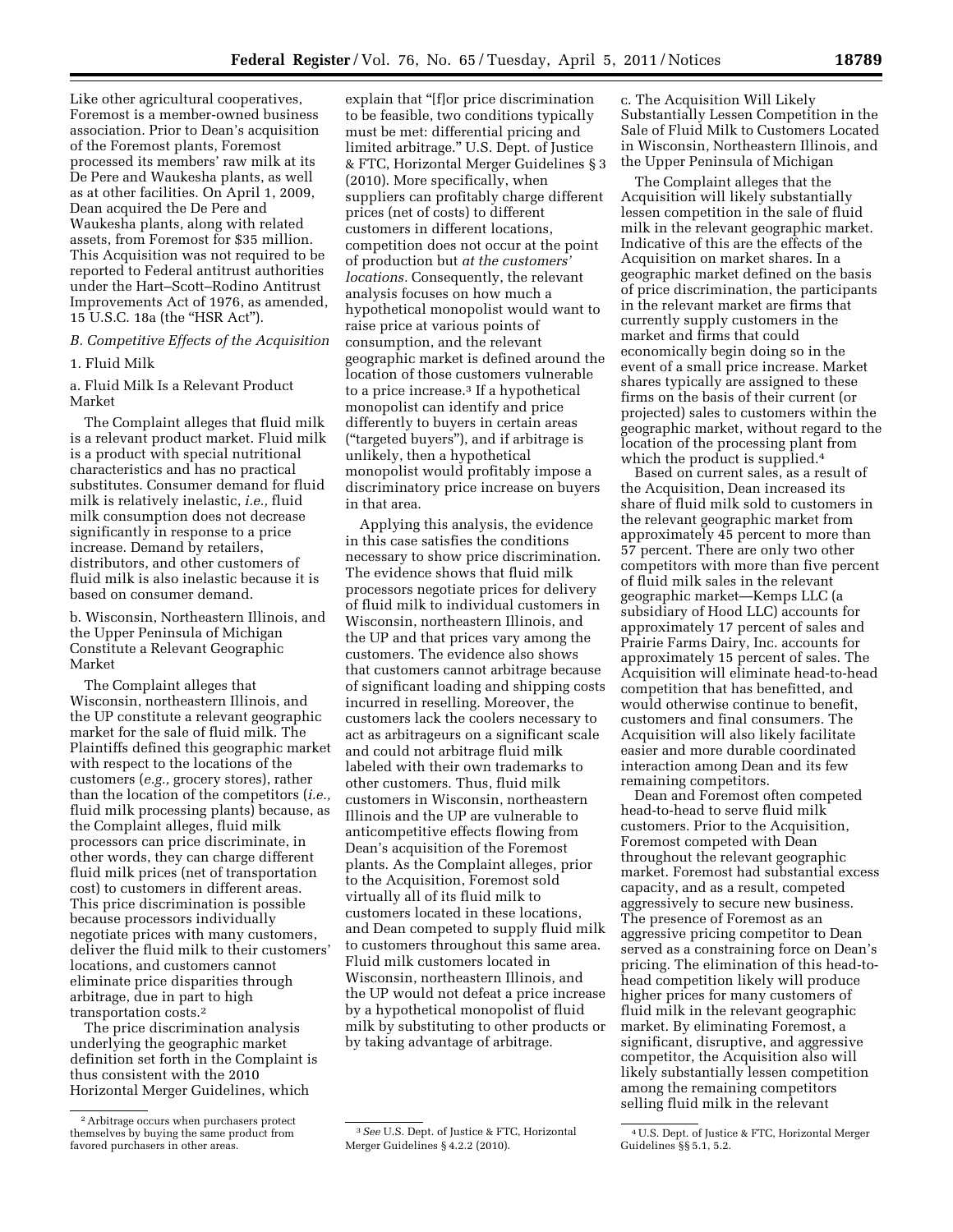geographic market by facilitating coordination among them. The Acquisition will result in a substantial increase in the concentration of processors that compete to supply fluid milk to customers located in the relevant geographic market. With the elimination of Foremost, fluid milk customers in many areas of the relevant geographic market will have only two or three significant suppliers of fluid milk. This increased market concentration and the elimination of Foremost as an aggressive competitor make it more likely that Dean and its remaining competitors will decline to bid aggressively for each other's existing customers to prevent retaliatory bidding. The practical effect of such a strategy likely will be to allocate customers based on existing supplier– customer relationships.

d. Neither Supply Responses Nor Entry Would Prevent the Likely Anticompetitive Effects of the Acquisition in the Fluid Milk Market

The Complaint alleges that neither supply responses from market participants nor entry would likely prevent the anticompetitive effects of the Acquisition in the fluid milk market. Firms not currently serving these markets are unlikely to enter in response to a small, durable price increase. Firms currently selling fluid milk into the relevant geographic market are unlikely to expand their sales sufficiently to substantially mitigate the loss of Foremost's head-to-head competition with Dean or to disrupt potential coordination by Dean and its remaining competitors in the fluid milk market.

#### 2. School Milk

a. School Milk Is a Relevant Product Market

The Complaint alleges that school milk (*i.e.,* fluid milk packaged and distributed for sale to school districts, typically in half-pint containers) is a relevant product market. School districts must provide milk in order to receive substantial funds under Federal school meal subsidy programs. Schools will not substitute other products for school milk even at substantially higher school milk prices because they would lose their Federal meal reimbursement.

b. School Districts Constitute Relevant Geographic Markets

The Complaint alleges that each school district in Wisconsin and the UP constitutes a relevant geographic market. A hypothetical monopolist of school milk could identify and individually target vulnerable school

districts in Wisconsin and the UP as school districts solicit school milk contract bids directly from processors. It would not be feasible for an individual school district to defeat a price increase by substituting to other products or by engaging in arbitrage (*i.e.,* by purchasing school milk from favored school districts). A hypothetical monopolist could easily detect and thwart such an attempt to arbitrage, and the attempt, in any event, would be greatly hindered by the significant loading and delivery costs incurred in reselling. Moreover, school districts lack the coolers necessary to act as arbitrageurs on a significant scale. Since the hypothetical monopolist could identify and individually target vulnerable school districts and arbitrage is infeasible, it is appropriate to define geographic markets around the locations of the school districts. Because sellers can price discriminate against individual school districts, it is appropriate to define the geographic markets as individual school districts.5

c. The Acquisition Will Likely Substantially Lessen Competition in the Sale of School Milk to Certain School Districts Located in Wisconsin and the Upper Peninsula of Michigan

The Complaint alleges that the Acquisition will likely substantially lessen competition in the sale of school milk to school districts located in Wisconsin and the UP. School districts in Wisconsin and the UP have only a few choices for school milk suppliers. Prior to the Acquisition, Dean and Foremost were the two processors best situated to serve certain districts in Wisconsin and the UP. In many districts, the Acquisition created a "merger to monopoly," leaving Dean as the only likely bidder. These school districts include those where Dean and Foremost were the only two dairy processors to bid in recent years. There are also a substantial number of school districts in Wisconsin and the UP for which Dean and Foremost were two of only three recent or likely future bidders. For these school districts, the Acquisition represents a ''merger to duopoly.'' The elimination of head-tohead competition between Dean and Foremost will likely substantially lessen competition in these school milk markets and enable Dean to raise prices and/or reduce services.

d. Entry Would Not Prevent the Likely Anticompetitive Effects of the Acquisition in the School Milk Markets

The Complaint alleges that entry into school milk markets is not likely to prevent the anticompetitive effects of the Acquisition. Firms not currently serving school districts in Wisconsin and the UP are unlikely to begin to do so in the foreseeable future.

## **III. Explanation of the Proposed Final Judgment**

## *A. Divestiture of the Waukesha Plant*

The proposed Final Judgment requires Dean, within 90 days after the filing of the proposed Final Judgment, or 5 days after entry of the Final Judgment by the Court, whichever is later, to divest the Waukesha plant it acquired from Foremost. The divestiture required by the proposed Final Judgment will establish an independent and economically viable competitor to Dean.

The proposed Final Judgment is in the public interest because the divestiture of the Waukesha plant will enable the buyer to compete for business in an area that includes the vast majority of the population in the relevant geographic market. Of the De Pere and Waukesha plants acquired by Dean through the Acquisition, the Waukesha plant currently produces more milk, has a larger capacity to process milk, and is located closer to major population centers, including Chicago, Green Bay, and Milwaukee. Distance between processors and customers is an important consideration in fluid milk pricing because fluid milk has a limited shelf life and is costly to transport. These costs result in most customers purchasing fluid milk from nearby processing plants. For example, more than 90 percent of the milk sold to customers in Wisconsin and the UP travels less than 150 miles from the plant in which it was processed. Ninetytwo percent of the population of the relevant fluid milk geographic market is located within 150 miles of the Waukesha plant, and 80% of public school children in Wisconsin and the UP are enrolled in school districts within 150 miles of the Waukesha plant.6 The Waukesha plant currently serves some of the largest fluid milk customers in Chicago and other areas of the relevant geographic market.

In addition, the Waukesha plant has significant excess capacity. This excess

<sup>5</sup>U.S. Dept. of Justice & FTC, Horizontal Merger Guidelines § 4.2.2 (2010).

<sup>6</sup>The State of Michigan and Dean have entered into a separate settlement agreement with respect to school milk sales in the UP. That agreement includes a pricing mechanism that sets a maximum school milk bid price based on prices Dean charged for school milk during 2010.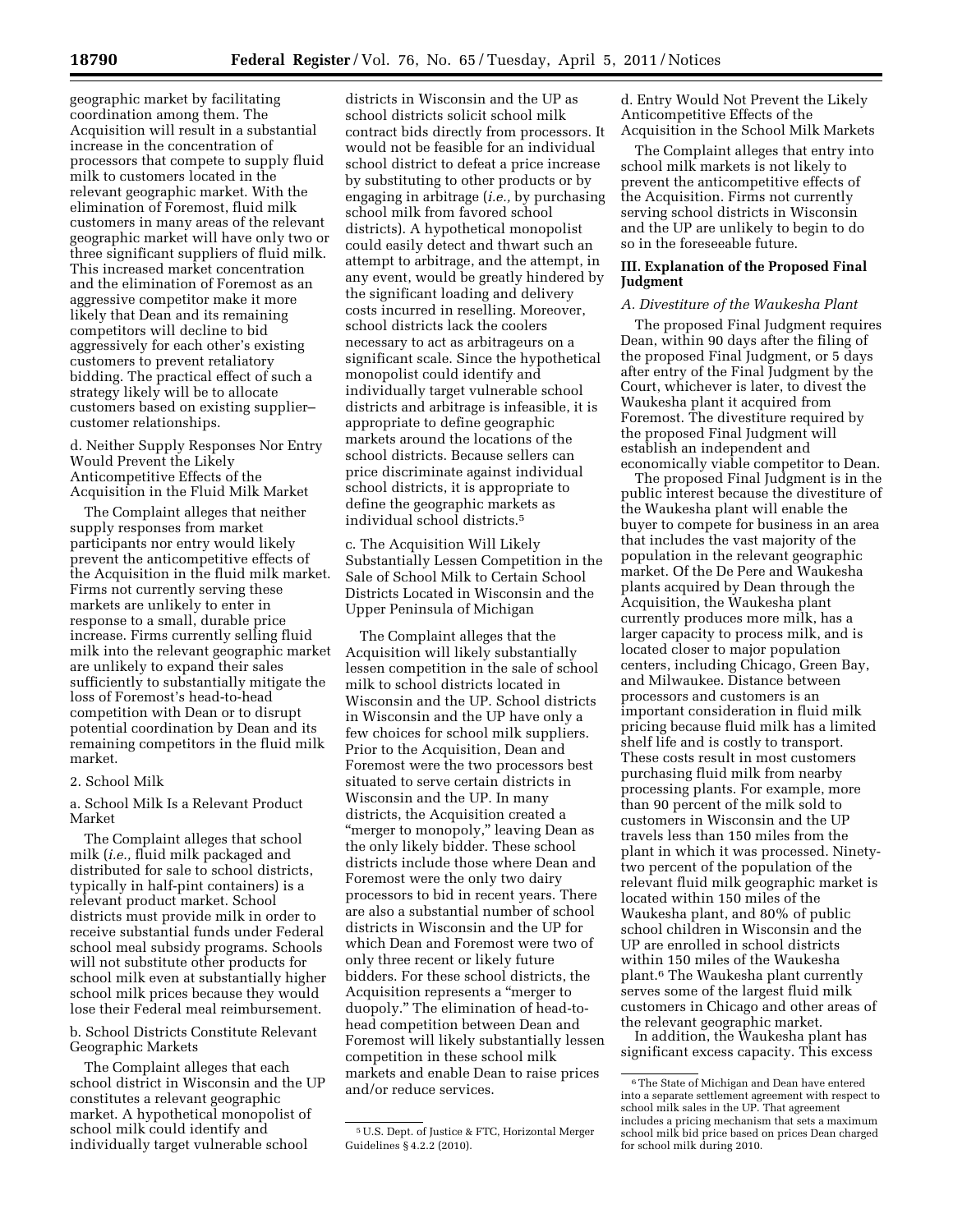capacity will allow it to serve additional customers of all sizes and will give the purchaser of the plant the incentive to compete aggressively for new business.

The proposed Final Judgment requires Dean to divest all tangible assets that comprise the Waukesha plant business and all intangible assets used in the development, production, servicing, and sale of fluid milk and other dairy products for the Waukesha plant. These assets will give the acquirer a distribution network, an established customer base, and a brand (Golden Guernsey) with strong brand equity. The assets must be divested in such a way as to satisfy the United States in its sole discretion that the divested assets can and will be operated by the purchaser as a viable, ongoing business that can compete effectively in the relevant market. Dean must take all reasonable steps necessary to accomplish the divestiture quickly and shall cooperate with prospective purchasers.

In the event that Dean does not accomplish the divestiture within the period prescribed in the proposed Final Judgment, the proposed Final Judgment provides that the Court will appoint a trustee selected by the United States to effect the divestiture. If a trustee is appointed, the proposed Final Judgment provides that Dean will pay all costs and expenses of the trustee. The trustee's commission will be structured so as to provide an incentive for the trustee based on the price obtained and the speed with which the divestiture is accomplished. After his or her appointment becomes effective, the trustee will file monthly reports with the Court and the United States setting forth his or her efforts to accomplish the divestiture. At the end of six months, if the divestiture has not been accomplished, the trustee and the United States will make recommendations to the Court, which shall enter such orders as appropriate, in order to carry out the purpose of the trust, including extending the trust or the term of the trustee's appointment.

## *B. Notification of Future Acquisitions*

In addition to the divestiture of the Waukesha plant, the proposed Final Judgment requires Dean to provide advance notification of certain future acquisitions of fluid milk processing plants to the Antitrust Division. The notification provision of the proposed Final Judgment is intended to avoid the difficulties associated with remedying the harms of a consummated anticompetitive acquisition by permitting the United States to assess the competitive effects of Dean's future acquisitions before the acquisitions are

consummated, and if necessary, to seek to enjoin any transaction pursuant to Section 7.

The proposed Final Judgment provides that Dean shall not directly or indirectly acquire any assets of or interest in any fluid milk processing plant located in the United States, where the value of the acquisition is \$3 million or greater, without prior notification to the United States. Transactions otherwise subject to the reporting and waiting period requirements of the HSR Act are excepted from the notification provision of the proposed Final Judgment. This provision will significantly broaden Dean's pre-merger reporting requirements because the \$3 million amount is significantly less than the HSR Act's "size of the transaction" reporting threshold.

The proposed Final Judgment requires that such notification shall be provided to the Antitrust Division in the same format as, and in accordance with the instructions relating to the Notification and Report Form set forth in the Appendix to Part 803 of Title 16 of the Code of Federal Regulations as amended, except that the information requested in Items 5 through 9 of the instructions must be provided only about fluid and school milk processing. Notification shall be provided at least 30 calendar days prior to acquiring any such interest. If within the 30-day period after notification, representatives of the Antitrust Division make a written request for additional information, Dean shall not consummate the proposed transaction or agreement until 30 calendar days after responding consistent with 15 U.S.C. 18a(e)(2). Early termination of the waiting periods in this paragraph may be requested and, where appropriate, granted in the same manner as is applicable under the requirements and provisions of the HSR Act and rules promulgated thereunder.

## **IV. Remedies Available to Potential Private Litigants**

Section 4 of the Clayton Act, 15 U.S.C. 15, provides that any person who has been injured as a result of conduct prohibited by the antitrust laws may bring suit in Federal court to recover three times the damages the person has suffered, as well as costs and reasonable attorneys' fees. Entry of the proposed Final Judgment will neither impair nor assist the bringing of any private antitrust damage action. Under the provisions of Section 5(a) of the Clayton Act, 15 U.S.C. 16(a), the proposed Final Judgment has no prima facie effect in any subsequent private lawsuit that may be brought against Dean.

## **V. Procedures Available for Modification of the Proposed Final Judgment**

The United States and Dean have stipulated that the proposed Final Judgment may be entered by the Court after compliance with the provisions of the APPA, provided that the United States has not withdrawn its consent. The APPA conditions entry upon the Court's determination that the proposed Final Judgment is in the public interest.

The APPA provides a period of at least 60 days preceding the effective date of the proposed Final Judgment within which any person may submit to the United States written comments regarding the proposed Final Judgment. Any person who wishes to comment should do so within 60 days of the date of publication of this Competitive Impact Statement in the **Federal Register**, or the last date of publication in a newspaper of the summary of this Competitive Impact Statement, whichever is later. All comments received during this period will be considered by the United States Department of Justice, which remains free to withdraw its consent to the proposed Final Judgment at any time prior to the Court's entry of judgment. The comments and the response of the United States will be filed with the Court and published in the **Federal Register**.

Written comments should be submitted to:

Joshua H. Soven, Chief, Litigation I Section, Antitrust Division, United States Department of Justice, 450 Fifth Street, NW., Suite 4100, Washington, DC 20530.

The proposed Final Judgment provides that the Court retains jurisdiction over this action, and the parties may apply to the Court for any order necessary or appropriate for the modification, interpretation, or enforcement of the Final Judgment.

## **VI. Alternatives to the Proposed Final Judgment**

The United States considered various proposals for settlement offered by Dean that would have provided less relief than is contained in the proposed Final Judgment. Those proposals involved the divestiture of a single dairy with less capacity and a smaller service area than the Waukesha dairy. The United States determined that the divestiture of the Waukesha dairy was far superior given its location, size, and excess capacity.

The United States also considered, as an alternative to the proposed Final Judgment, incurring the time, expense, and risk of a full trial on the merits in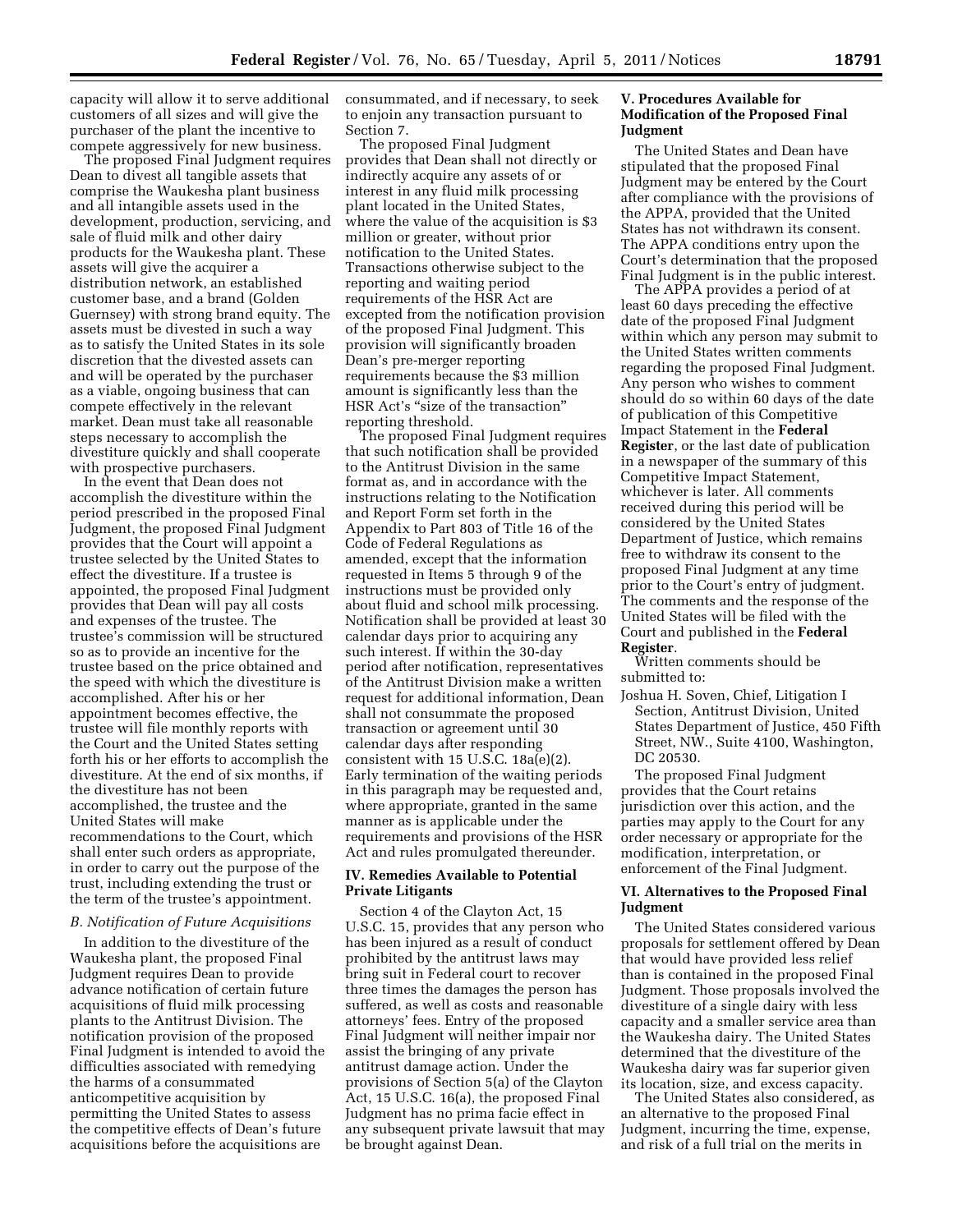order to attempt to force Dean to divest both of the plants that it acquired. The United States is concerned that the competitive harm from the Acquisition will be ongoing, and may become harder to remedy, as time passes.7 The proposed Final Judgment will provide immediate relief and will avoid possible degradation of the Waukesha plant's business or the Golden Guernsey brand. The United States recognizes that the divestiture of the Waukesha plant, while addressing the vast majority of harm alleged in the Complaint, likely will have little effect on competition for fluid milk and school milk consumers in the northernmost section of the affected region. However, the proposed Final Judgment avoids the time, expense, and uncertainty of a full trial on the merits. Moreover, the United States is satisfied that the divestiture of the Waukesha plant described in the proposed Final Judgment is in the public interest because it will create an independent competitor able to compete for business in an area that includes the

## **VII. Standard of Review Under the APPA for the Proposed Final Judgment**

vast majority of the population in the

relevant geographic market.

The Clayton Act, as amended by the APPA, requires that proposed consent judgments in antitrust cases brought by the United States be subject to a 60-day comment period, after which the court shall determine whether entry of the proposed Final Judgment ''is in the public interest.'' 15 U.S.C. 16(e)(1). In making that determination, the court, in accordance with the statute as amended in 2004, is required to consider:

(A) The competitive impact of such judgment, including termination of alleged violations, provisions for enforcement and modification, duration of relief sought, anticipated effects of alternative remedies actually considered, whether its terms are ambiguous, and any other competitive considerations bearing upon the adequacy of such judgment that the court deems necessary to a determination of whether the consent judgment is in the public interest; and

(B) the impact of entry of such judgment upon competition in the relevant market or markets, upon the public generally and individuals alleging specific injury from the violations set forth in the complaint including consideration of the public benefit, if any, to be derived from a determination of the issues at trial.

15 U.S.C. 16(e)(1)(A) & (B). In considering these statutory factors, the court's inquiry is necessarily a limited one as the government is entitled to ''broad discretion to settle with the defendant within the reaches of the public interest.'' *United States* v. *Microsoft Corp.,* 56 F.3d 1448, 1461 (DC Cir. 1995); *see generally United States* v. *SBC Commc'ns, Inc.,* 489 F. Supp. 2d 1 (D.DC 2007) (assessing public interest standard under the Tunney Act); *United States* v. *InBev N.V./S.A.,* 2009–2 Trade Cas. (CCH) ¶ 76,736, 2009 U.S. Dist. LEXIS 84787, No. 08–1965 (JR), at \*3, (D.DC Aug. 11, 2009) (noting that the court's review of a consent judgment is limited and only inquires "into whether the government's determination that the proposed remedies will cure the antitrust violations alleged in the complaint was reasonable, and whether the mechanisms to enforce the final judgment are clear and manageable'').8

As the United States Court of Appeals for the District of Columbia Circuit has held, under the APPA a court considers, among other things, the relationship between the remedy secured and the allegations set forth in the government's complaint, whether the decree is sufficiently clear, whether enforcement mechanisms are sufficient, and whether the decree may positively harm third parties. *See Microsoft,* 56 F.3d at 1458– 62. With respect to the adequacy of the relief secured by the decree, a court may not ''engage in an unrestricted evaluation of what relief would best serve the public.'' *United States* v. *BNS, Inc.,* 858 F.2d 456, 462 (9th Cir. 1988) (citing *United States* v. *Bechtel Corp.,*  648 F.2d 660, 666 (9th Cir. 1981)); *see also Microsoft,* 56 F.3d at 1460–62; *United States* v. *Alcoa, Inc.,* 152 F. Supp. 2d 37, 40 (D.D.C. 2001); *InBev,*  2009 U.S. Dist. LEXIS 84787, at \*3. Courts have held that:

[t]he balancing of competing social and political interests affected by a proposed antitrust consent decree must be left, in the first instance, to the discretion of the Attorney General. The court's role in protecting the public interest is one of insuring that the government has not breached its duty to the public in consenting to the decree. The court is required to determine not whether a particular decree is the one that will best serve society, but whether the settlement is ''*within the reaches of the public interest.*'' More elaborate

requirements might undermine the effectiveness of antitrust enforcement by consent decree.

*Bechtel,* 648 F.2d at 666 (emphasis added) (citations omitted).9 In determining whether a proposed settlement is in the public interest, a district court ''must accord deference to the government's predictions about the efficacy of its remedies, and may not require that the remedies perfectly match the alleged violations.'' *SBC Commc'ns,* 489 F. Supp. 2d at 17; *see also Microsoft,* 56 F.3d at 1461 (noting the need for courts to be "deferential to the government's predictions as to the effect of the proposed remedies''); *United States* v. *Archer–Daniels– Midland Co.,* 272 F. Supp. 2d 1, 6 (D.D.C. 2003) (noting that the court should grant due respect to the United States' prediction as to the effect of proposed remedies, its perception of the market structure, and its views of the nature of the case).

Courts have greater flexibility in approving proposed consent decrees than in crafting their own decrees following a finding of liability in a litigated matter. "[A] proposed decree must be approved even if it falls short of the remedy the court would impose on its own, as long as it falls within the range of acceptability or is 'within the reaches of public interest.''' *United States* v. *Am. Tel. & Tel. Co.,* 552 F. Supp. 131, 151 (D.D.C. 1982) (citations omitted) (quoting *United States* v. *Gillette Co.,* 406 F. Supp. 713, 716 (D. Mass. 1975)), *aff'd sub nom. Maryland*  v. *United States,* 460 U.S. 1001 (1983); *see also United States* v. *Alcan Aluminum Ltd.,* 605 F. Supp. 619, 622 (W.D. Ky. 1985) (approving the consent decree even though the court would have imposed a greater remedy). To meet this standard, the United States ''need only provide a factual basis for concluding that the settlements are reasonably adequate remedies for the alleged harms.'' *SBC Commc'ns,* 489 F. Supp. 2d at 17.

In its 2004 amendments, Congress made clear its intent to preserve the practical benefits of utilizing consent decrees in antitrust enforcement, adding the unambiguous instruction that ''[n]othing in this section shall be

<sup>7</sup>Plaintiffs have been concerned about the deterioration of the Foremost assets since filing the action. *See* Joint Rule 26(f) Conference Report (Docket No. 31, filed May 21, 2010). This settlement eliminates the risk of asset deterioration that would have occurred prior to the entry of a judgment after trial.

<sup>8</sup>The 2004 amendments substituted ''shall'' for "may" in directing relevant factors for a court to consider and amended the list of factors to focus on competitive considerations and to address potentially ambiguous judgment terms. *Compare* 15 U.S.C. 16(e) (2004), *with* 15 U.S.C. 16(e)(1) (2006); *see also SBC Commc'ns,* 489 F. Supp. 2d at 11 (concluding that the 2004 amendments ''effected minimal changes'' to Tunney Act review).

<sup>9</sup>*Cf. BNS,* 858 F.2d at 464 (holding that the court's ''ultimate authority under the [APPA] is limited to approving or disapproving the consent decree''); *United States* v. *Gillette Co.,* 406 F. Supp. 713, 716 (D. Mass. 1975) (noting that, in this way, the court is constrained to ''look at the overall picture not hypercritically, nor with a microscope, but with an artist's reducing glass''). *See generally Microsoft,* 56 F.3d at 1461 (discussing whether ''the remedies [obtained in the decree are] so inconsonant with the allegations charged as to fall outside of the 'reaches of the public interest''').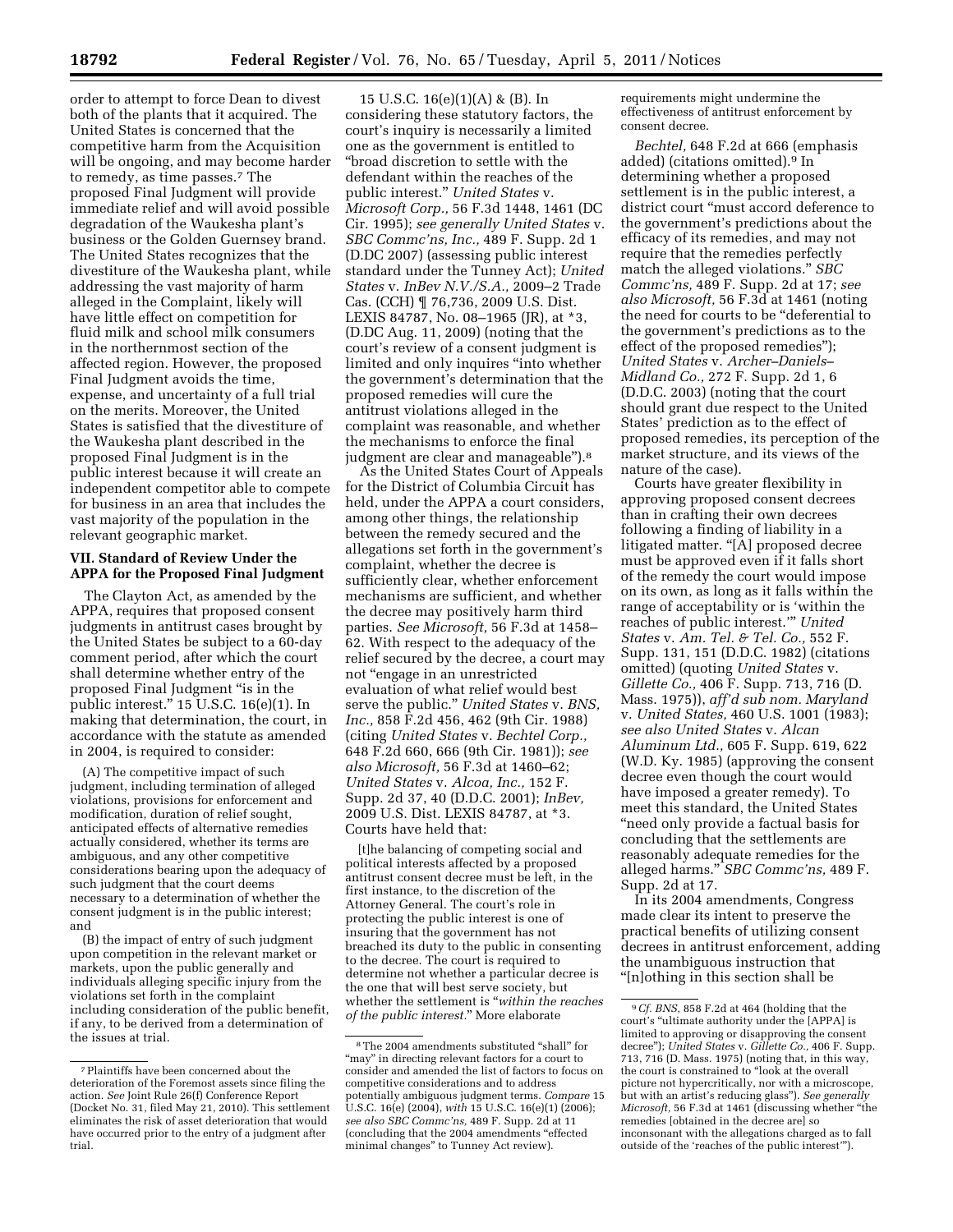construed to require the court to conduct an evidentiary hearing or to require the court to permit anyone to intervene.'' 15 U.S.C. 16(e)(2). The language wrote into the statute what Congress intended when it enacted the Tunney Act in 1974, as Senator Tunney explained: "[t]he court is nowhere compelled to go to trial or to engage in extended proceedings which might have the effect of vitiating the benefits of prompt and less costly settlement through the consent decree process.'' 119 Cong. Rec. 24,598 (1973) (statement of Senator Tunney). Rather, the procedure for the public interest determination is left to the discretion of the court, with the recognition that the court's ''scope of review remains sharply proscribed by precedent and the nature of Tunney Act proceedings.'' *SBC Commc'ns,* 489 F. Supp. 2d at 11.10

#### **VIII. Determinative Documents**

There are no determinative materials or documents within the meaning of the APPA that were considered by the United States in formulating the proposed Final Judgment.

Dated: March 29, 2011. Respectfully submitted, s/ Mitchell H. Glende, Jon B. Jacobs, Karl D. Knutsen, Ryan M. Kantor, Mitchell H. Glende, Paul J. Torzilli, *United States Department of Justice, Antitrust Division, 450 Fifth St., NW., Suite 4100, Washington, DC 20530, Telephone: (202) 514–5012, E-mail: jon.jacobs @usdoj.gov.*  s/ Gregory J. Haanstad,

for James L. Santelle, James L. Santelle,

*United States Attorney.* 

Susan M. Knepel,

*Assistant United States Attorney, State Bar Number: 1016482, 530 Federal Courthouse, 517 E. Wisconsin Avenue, Milwaukee, WI 53202, Telephone: (414) 297–1700, E-mail: [susan.knepel@usdoj.gov.](mailto:susan.knepel@usdoj.gov)* 

*United States District Court for the Eastern District of Wisconsin Milwaukee Division* 

*United States of America, State of Wisconsin, State of Illinois, and) State of Michigan, Civil Action No. 2:10-cv-00059 (JPS)* Plaintiffs, v.

*Dean Foods Company,* Defendant.

#### **[Proposed] Final Judgment**

*Whereas,* Plaintiffs filed their Complaint on January 22, 2010, and Plaintiffs and Defendant, by their respective attorneys, have consented to the entry of this Final Judgment without trial of any issue of fact or law, and without this Final Judgment constituting any evidence against or admission by any party regarding any issue of fact or law;

*And Whereas,* Defendant agrees to be bound by the provisions of this Final Judgment pending its approval by the Court;

*And Whereas,* the essence of this Final Judgment is the prompt and certain divestiture of certain rights or assets by Defendant to assure that competition is not substantially lessened;

*And Whereas,* Plaintiffs require Defendant to make certain divestitures for the purpose of remedying the loss of competition alleged in the Complaint;

*And Whereas,* Defendant has represented to Plaintiffs that the divestitures required below can and will be made and that Defendant will later raise no claim of hardship or difficulty as grounds for asking the Court to modify any of the divestiture provisions contained below;

*Now Therefore,* before any testimony is taken, without trial of any issue of fact or law, and upon consent of the parties, it is *Ordered, Adjudged and Decreed:* 

#### **I. Jurisdiction**

This Court has jurisdiction over the subject matter of and each of the parties to this action. The Complaint states claims upon which relief may be granted against Defendant under Section 7 of the Clayton Act, as amended (15 U.S.C. 18).

#### **II. Definitions**

As used in this Final Judgment: (A) ''Acquirer'' means the person or entity to whom Defendant divests the Divestiture Assets.

(B) ''Dean Foods'' means Defendant Dean Foods Company, a Delaware corporation with its headquarters in Dallas, Texas, its successors and assigns, and its subsidiaries, divisions, groups, affiliates, partnerships and joint

ventures, and their directors, officers, managers, agents, and employees.

(C) ''Divestiture Assets'' means the Waukesha Plant, as defined below, and all related assets for the Waukesha Plant (except for those specified in Section II(C)(3) below), including:

(1) All tangible assets that comprise the Waukesha Plant business, including all property and contract rights, research and development activities; all manufacturing equipment, tooling and fixed assets, personal property, inventory, office furniture, materials, supplies, vehicles and other rolling stock, and other tangible property and all assets used in connection with the plant; all licenses, permits and authorizations issued by any governmental organization relating to the plant; all contracts, teaming arrangements, agreements, leases, commitments, certifications, and understandings, relating to the plant, including agreements with suppliers and with distributors; all customer lists and related customer information, contracts, accounts (including accounts receivable), and credit records; and all repair and performance records and all other records relating to the plant; and

(2) All intangible assets used in the development, production, servicing, and sale of Fluid Milk and other dairy products for the Waukesha Plant, including, but not limited to, all patents, licenses and sublicenses, copyrights, trademarks, trade names (including the Golden Guernsey and La Vaca Bonita brands and all related materials), service marks, service names, and other intellectual property; technical information, computer software and related documentation; know-how and recipes; trade secrets; drawings, blueprints, designs, design protocols, specifications for materials, specifications for parts and devices, safety procedures for the handling of materials and substances; quality assurance and control procedures; design tools and simulation capability; all manuals and technical information Defendant provides to its own employees, customers, suppliers, agents, or licensees; and all research data concerning historic and current research and development efforts relating to the Divestiture Assets, including, but not limited to, designs of experiments, and the results of successful and unsuccessful designs and experiments.

(3) The term ''Divestiture Assets'' does not include: (a) The right to purchase raw milk from Foremost Farms USA Cooperative for processing at the Waukesha Plant obtained under the Milk Supply Agreement entered into on April 1, 2009 between Foremost Farms

<sup>10</sup>See *United States* v. *Enova Corp.,* 107 F. Supp. 2d 10, 17 (D.D.C. 2000) (noting that the ''Tunney Act expressly allows the court to make its public interest determination on the basis of the competitive impact statement and response to comments alone''); *United States* v. *Mid-Am. Dairymen, Inc.,* 1977–1 Trade Cas. (CCH) ¶ 61,508, at 71,980 (W.D. Mo. 1977) ("Absent a showing of corrupt failure of the government to discharge its duty, the Court, in making its public interest finding, should \* \* \* carefully consider the explanations of the government in the competitive impact statement and its responses to comments in order to determine whether those explanations are reasonable under the circumstances.''); S. Rep. No. 93–298, 93d Cong., 1st Sess., at 6 (1973) (''Where the public interest can be meaningfully evaluated simply on the basis of briefs and oral arguments, that is the approach that should be utilized.'').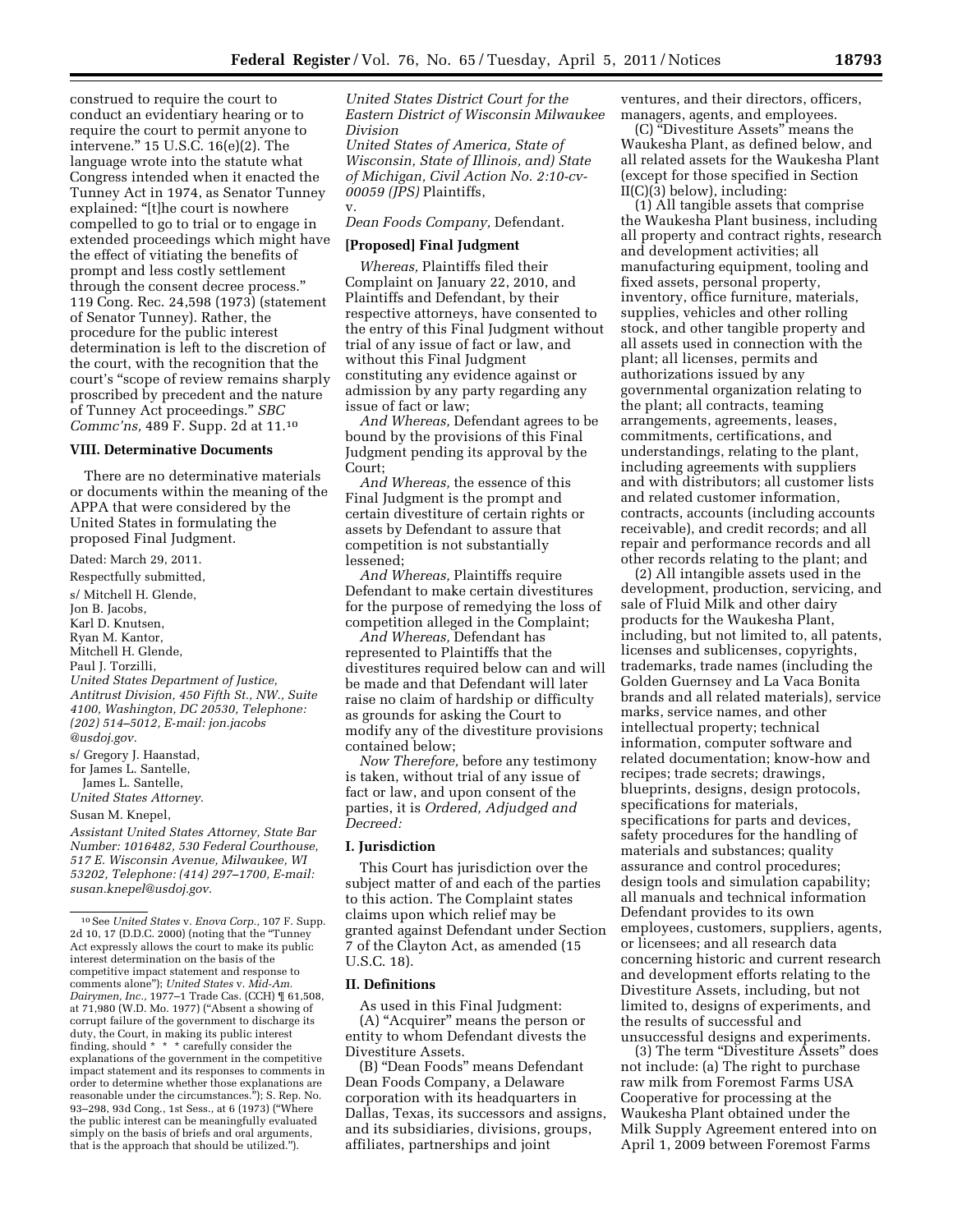USA Cooperative and GG Acquisition, LLC; (b) any ice cream mix filler equipment used at the Waukesha Plant or any other equipment at that Plant dedicated solely to the manufacturing of ice cream mix; or (c) the Dean and Farm Fresh brands and all related materials.

(D) ''Fluid Milk'' means raw milk that has been processed for human consumption as a beverage, but does not include organic milk, soy milk, extended shelf life milk, ultra-high temperature milk, or aseptic milk.

(E) ''Plaintiff States'' means the States of Wisconsin, Illinois, and Michigan.

(F) ''School Milk'' means Fluid Milk produced, marketed, distributed, or sold for use by schools.

(G) ''Waukesha Plant'' means Defendant's dairy processing plant located at 2101 Delafield Street, Waukesha, Wisconsin 53188–2299.

## **III. Applicability**

(A) This Final Judgment applies to Dean Foods, as defined above, and all other persons in active concert or participation with Dean Foods who receive actual notice of this Final Judgment by personal service or otherwise.

(B) If, prior to complying with Section IV or V of this Final Judgment, Defendant sells or otherwise disposes of all or substantially all of its assets or of lesser business units that include the Divestiture Assets, it shall require the purchaser to be bound by the provisions of this Final Judgment. Defendant does not need to obtain such an agreement from the Acquirer of the assets divested pursuant to this Final Judgment.

#### **IV. Divestitures**

(A) Defendant is ordered and directed, within ninety (90) calendar days after the filing of the Proposed Final Judgment or five (5) calendar days after entry of this Final Judgment by the Court, whichever is later, to divest the Divestiture Assets in a manner consistent with this Final Judgment to an Acquirer acceptable to the United States in its sole discretion, after consultation with the Plaintiff States. The United States in its sole discretion, after consultation with the Plaintiff States, may agree to one or more extensions of this time period not to exceed thirty (30) calendar days in total, and shall notify the Court in such circumstances. Defendant agrees to use its best efforts to divest the Divestiture Assets as expeditiously as possible.

(B) In accomplishing the divestiture ordered by this Final Judgment, Defendant promptly shall make known, by usual and customary means, the availability of the Divestiture Assets.

Defendant shall inform any person making inquiry regarding a possible purchase of the Divestiture Assets that they are being divested pursuant to this Final Judgment and provide that person with a copy of this Final Judgment. Defendant shall offer to furnish to all prospective Acquirers, subject to customary confidentiality assurances, all information and documents relating to the Divestiture Assets customarily provided in a due diligence process except such information or documents subject to the attorney-client privilege or work-product doctrine. Defendant shall make available such information to Plaintiffs at the same time that such information is made available to any other person.

(C) Defendant shall provide the Acquirer and Plaintiffs with information relating to the personnel involved in the operation and sale of the Divestiture Assets to enable the Acquirer to make offers of employment. Defendant will not interfere with any negotiations by the Acquirer to employ any Defendant employee whose primary responsibility relates to the Divestiture Assets.

(D) Defendant shall permit prospective Acquirers of the Divestiture Assets to have reasonable (1) access to personnel and to make inspections of the physical facilities of the Waukesha Plant; (2) access to any and all environmental, zoning, and other permit documents and information; and (3) access to any and all financial, operational, or other documents and information customarily provided as part of a due diligence process.

(E) Defendant shall warrant to the Acquirer that the Divestiture Assets will be operational on the date of sale.

(F) Defendant shall not take any action that will impede in any way the permitting, operation, or divestiture of the Divestiture Assets.

(G) Defendant shall warrant to the Acquirer that there are no material defects in the environmental, zoning, or other permits pertaining to the operation of each asset, and that following the sale of the Divestiture Assets, Defendant will not undertake, directly or indirectly, any challenges to the environmental, zoning, or other permits relating to the operation of the Divestiture Assets.

(H) Unless the United States in its sole discretion, after consultation with the Plaintiff States, otherwise consents in writing, the divestiture pursuant to Section IV, or by trustee appointed pursuant to Section V of this Final Judgment, shall include the entire Divestiture Assets, and shall be accomplished in such a way as to satisfy the United States in its sole discretion,

after consultation with the Plaintiff States, that the Divestiture Assets can and will be used by the Acquirer as part of viable, ongoing Fluid Milk and School Milk processing businesses. The divestitures, whether pursuant to Section IV or Section V of this Final Judgment:

(1) Shall be made to an Acquirer that, in the sole judgment of the United States, after consultation with the Plaintiff States, has the intent and capability (including the necessary managerial, operational, technical, and financial capability) of competing effectively in the sale of Fluid Milk and School Milk; and

(2) shall be accomplished so as to satisfy the United States in its sole discretion, after consultation with the Plaintiff States, that none of the terms of any agreement between an Acquirer and Defendant give Defendant the ability unreasonably to raise the Acquirer's costs, to lower the Acquirer's efficiency, or otherwise to interfere in the ability of the Acquirer to compete effectively.

#### **V. Appointment of Trustee**

(A) If Defendant has not divested the Divestiture Assets within the time period specified in Section IV(A), Defendant shall notify Plaintiffs of that fact in writing. Upon application of the United States in its sole discretion, after consultation with the Plaintiff States, the Court shall appoint a trustee selected by the United States, after consultation with the Plaintiff States, and approved by the Court to effect the divestiture of the Divestiture Assets.

(B) After the appointment of a trustee becomes effective, only the trustee shall have the right to sell the Divestiture Assets. The trustee shall have the power and authority to accomplish the divestiture to an Acquirer acceptable to the United States in its sole discretion, after consultation with the Plaintiff States, at such price and on such terms as are then obtainable upon reasonable effort by the trustee, subject to the provisions of Sections IV, V, and VI of this Final Judgment, and shall have such other powers as this Court deems appropriate. Subject to Section V(D) of this Final Judgment, the trustee may hire at the cost and expense of Defendant any investment bankers, attorneys, or other agents, who shall be solely accountable to the trustee, reasonably necessary in the trustee's judgment to assist in the divestiture.

(C) Defendant shall not object to a sale by the trustee on any ground other than the trustee's malfeasance. Any such objections by Defendant must be conveyed in writing to Plaintiffs and the trustee within ten (10) calendar days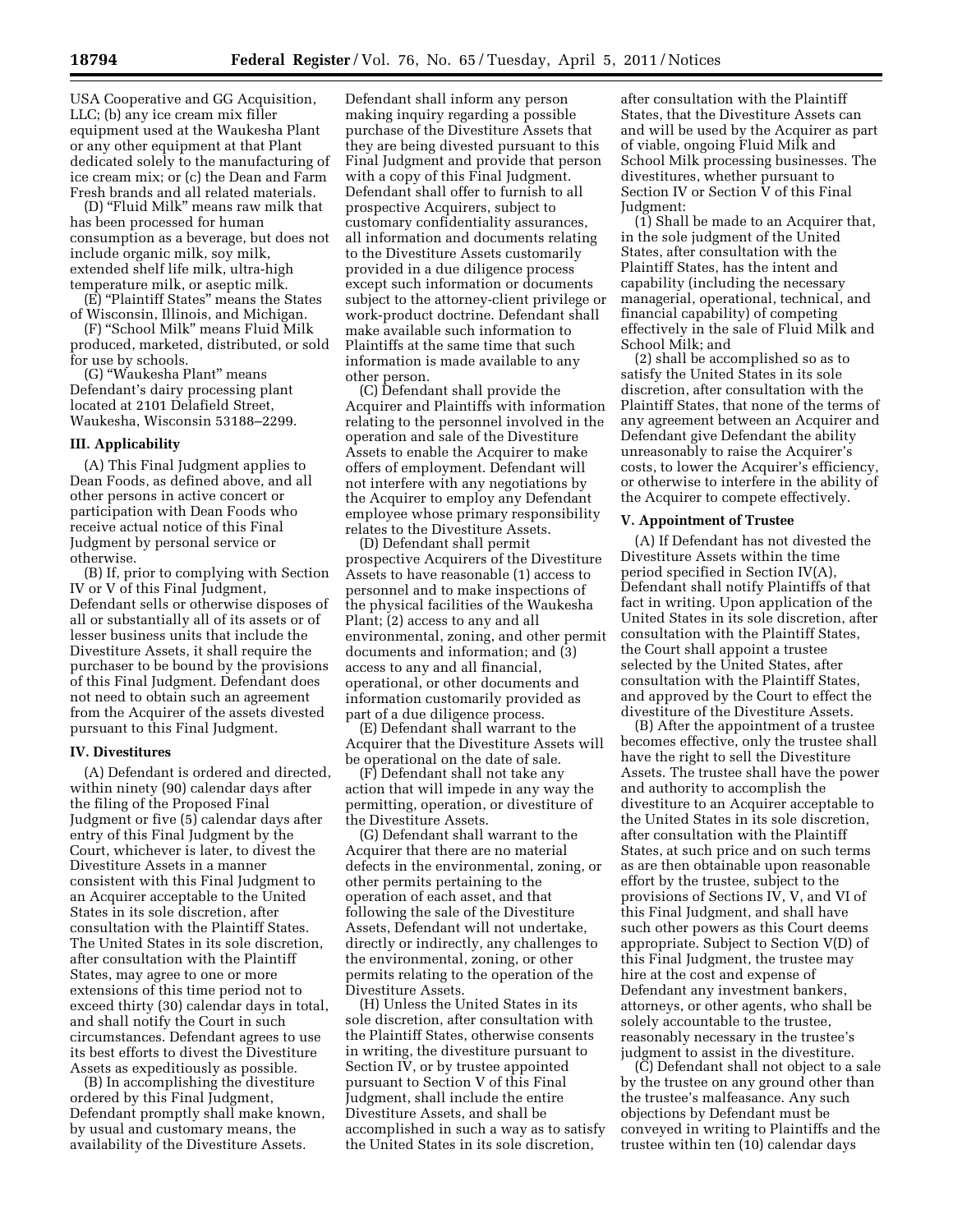after the trustee has provided the notice required under Section VI.

(D) The trustee shall serve at the cost and expense of Defendant, on such terms and conditions as the United States in its sole discretion, after consultation with the Plaintiff States, approves, and shall account for all monies derived from the sale of the assets sold by the trustee and all costs and expenses so incurred. After approval by the Court of the trustee's accounting, including fees for its services and those of any professionals and agents retained by the trustee, all remaining money shall be paid to Defendant and the trust shall then be terminated. The compensation of the trustee and any professionals and agents retained by the trustee shall be reasonable in light of the value of the Divestiture Assets and based on a fee arrangement providing the trustee with an incentive based on the price and terms of the divestiture and the speed with which it is accomplished, but timeliness is paramount.

(E) Defendant shall use its best efforts to assist the trustee in accomplishing the required divestiture. The trustee and any consultants, accountants, attorneys, and other persons retained by the trustee shall have full and complete access to the personnel, books, records, and facilities of the business to be divested, and Defendant shall develop financial and other information relevant to such business as the trustee may reasonably request, subject to reasonable protection for trade secret or other confidential research, development, or commercial information. Defendant shall take no action to interfere with or to impede the trustee's accomplishment of the divestiture.

(F) After its appointment, the trustee shall file monthly reports with Plaintiffs and the Court setting forth the trustee's efforts to accomplish the divestiture ordered under this Final Judgment. To the extent such reports contain information that the trustee deems confidential, such reports shall not be filed in the public docket of the Court. Such reports shall include the name, address, and telephone number of each person who, during the preceding month, made an offer to acquire, expressed an interest in acquiring, entered into negotiations to acquire, or was contacted or made an inquiry about acquiring, any interest in the Divestiture Assets, and shall describe in detail each contact with any such person. The trustee shall maintain full records of all efforts made to divest the Divestiture Assets.

(G) If the trustee has not accomplished the divestiture ordered

under this Final Judgment within six (6) months after its appointment, the trustee shall promptly file with the Court a report setting forth (1) the trustee's efforts to accomplish the required divestiture, (2) the reasons, in the trustee's judgment, why the required divestiture has not been accomplished, and (3) the trustee's recommendations. To the extent the report contains information that the trustee deems confidential, the report shall not be filed in the public docket of the Court. The trustee shall at the same time furnish such report to Plaintiffs, which shall have the right to make additional recommendations consistent with the purpose of the trust. The Court thereafter shall enter such orders as it shall deem appropriate to carry out the purpose of the Final Judgment, which may, if necessary, include extending the trust and the term of the trustee's appointment by a period requested by the United States in its sole discretion, after consultation with the Plaintiff States.

## **VI. Notice of Proposed Divestiture**

(A) Within two (2) business days following execution of a definitive divestiture agreement, Defendant or the trustee, whichever is then responsible for effecting the divestiture required herein, shall notify Plaintiffs of any proposed divestiture required by Section IV or V of this Final Judgment. If the trustee is responsible, it shall similarly notify Defendant. The notice shall set forth the details of the proposed divestiture and list the name, address, and telephone number of each person not previously identified who offered or expressed an interest in or desire to acquire any ownership interest in the Divestiture Assets, together with full details of the same.

(B) Within fifteen (15) calendar days of receipt by Plaintiffs of such notice, the United States, after consultation with the Plaintiff States, may request from Defendant, the proposed Acquirer, any other third party, or the trustee, if applicable, additional information concerning the proposed divestiture, the proposed Acquirer, and any other potential Acquirer. Defendant and the trustee shall furnish to the United States, which will share that information with the Plaintiff States upon any Plaintiff State's request, any additional information requested within fifteen (15) calendar days of the receipt of the request, unless the parties shall otherwise agree.

(C) Within thirty (30) calendar days after receipt of the notice or within twenty (20) calendar days after the United States has been provided the

additional information requested from Defendant, the proposed Acquirer, any third party, and the trustee, whichever is later, the United States in its sole discretion, after consultation with the Plaintiff States, shall provide written notice to Defendant and the trustee, if there is one, stating whether or not it objects to the proposed divestiture. If the United States provides written notice that it does not object, the divestiture may be consummated, subject only to Defendant's limited right to object to the sale under Section V(C) of this Final Judgment. Absent written notice that the United States does not object to the proposed Acquirer or upon objection by the United States, a divestiture proposed under Section IV or Section V shall not be consummated. Upon objection by Defendant under Section V(C), a divestiture proposed under Section V shall not be consummated unless approved by the Court.

#### **VII. Financing**

Defendant shall not finance all or any part of any purchase made pursuant to Section IV or V of this Final Judgment.

## **VIII. Asset Preservation**

Until the divestiture required by this Final Judgment has been accomplished, Defendant shall take all steps necessary to comply with the Asset Preservation Stipulation and Order entered by this Court. Defendant shall take no action that would jeopardize the divestiture ordered by this Court.

## **IX. Affidavits**

(A) Within twenty (20) calendar days of the filing of the Proposed Final Judgment in this matter, and every thirty (30) calendar days thereafter until the divestiture has been completed under Section IV or V, Defendant shall deliver to Plaintiffs an affidavit as to the fact and manner of its compliance with Section IV or V of this Final Judgment. Each such affidavit shall include the name, address, and telephone number of each person who, during the preceding thirty (30) calendar days, made an offer to acquire, expressed an interest in acquiring, entered into negotiations to acquire, or was contacted or made an inquiry about acquiring, any interest in the Divestiture Assets, and shall describe in detail each contact with any such person during that period. Each such affidavit shall also include a description of the efforts Defendant has taken to solicit buyers for the Divestiture Assets and to provide required information to prospective Acquirers, including the limitations, if any, on such information. Provided that